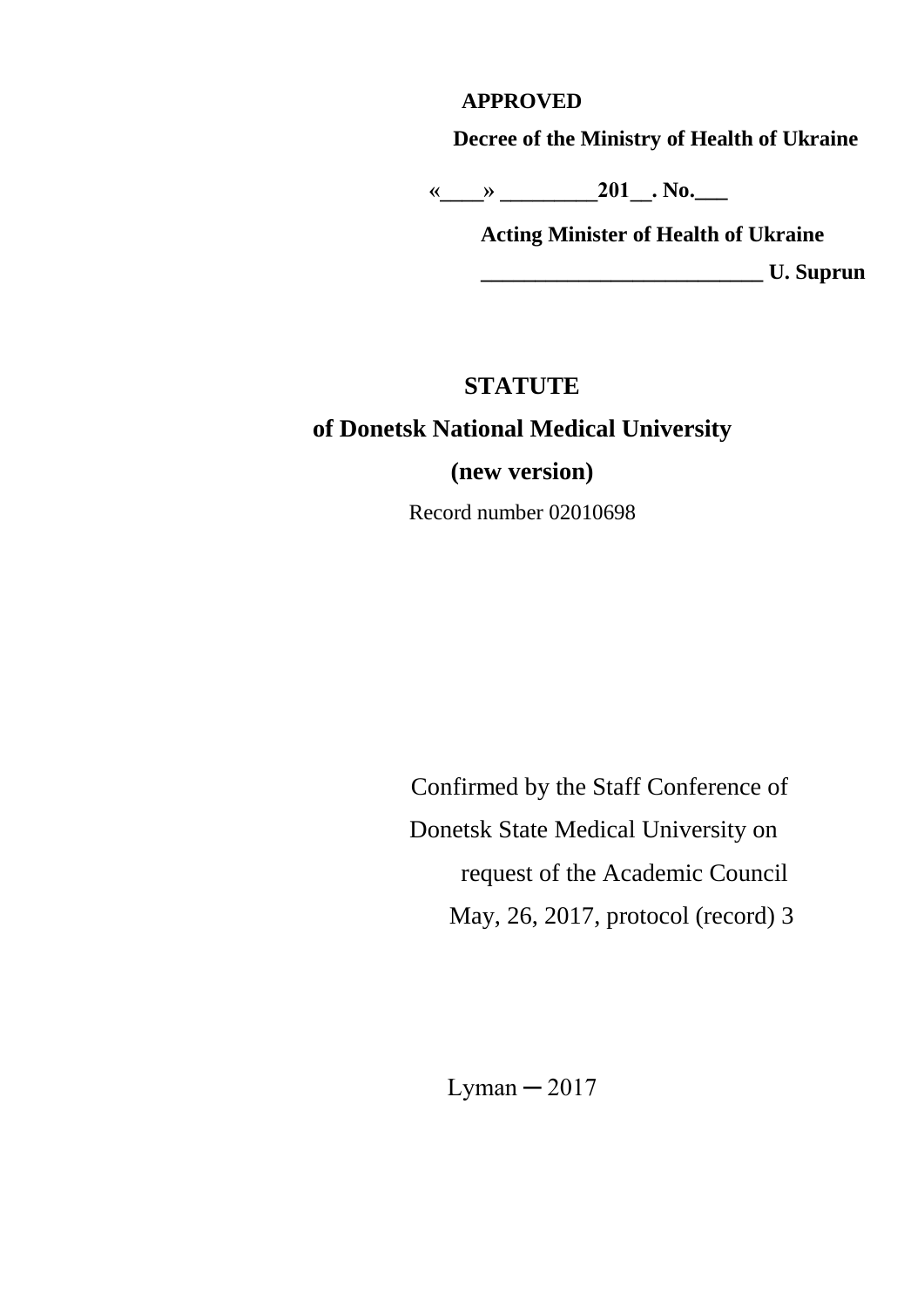#### **I. THE MAIN REGULATIONS**

1. The present Statute is worked out according to the legislation of Ukraine. It constitutes a document to regulate activities of Donetsk National Medical University, which was founded on the basis of Donetsk State Medical University named after M. Gorky by the decree of the Cabinet of Ministers of Ukraine № 407 as of 15.06.1994 and given the status of the National by the Decree of the President of Ukraine as of 23.08.2007 № 785/2007.

2. The full legal official name of the University:

in Ukrainian ─ Донецький національний медичний університет;

in Russian ─Донецкий национальный медицинский университет;

in English ─ Donetsk National Medical University.

The legal abbreviated title of the University:

in Ukrainian ─ ДНМУ,

in Russian ─ ДНМУ,

in English ─ DNMU.

3. Location of the University: 84404, Donetsk Region, Lyman, Pryvokzalna str., 27

Tel.: (062) 385-95-00; Fax: ─ 305-44-41;

e-mail: [contact@dsmu.edu.ua](mailto:contact@dsmu.edu.ua)

4. Donetsk National Medical University (hereinafter referred to as the University) is founded on the basis of state ownership, subordinate to the Ministry of Health of Ukraine and it is a nonprofit organization.

5. The basic University activities are:

Training highly qualified specialists in accordance with the state order and contractual obligations in the field of healthcare at the following levels of higher education: "junior specialist", "junior bachelor", "bachelor", "master", "doctor of philosophy", "doctor of science".

Preparation of foreign citizens for entering higher educational establishments.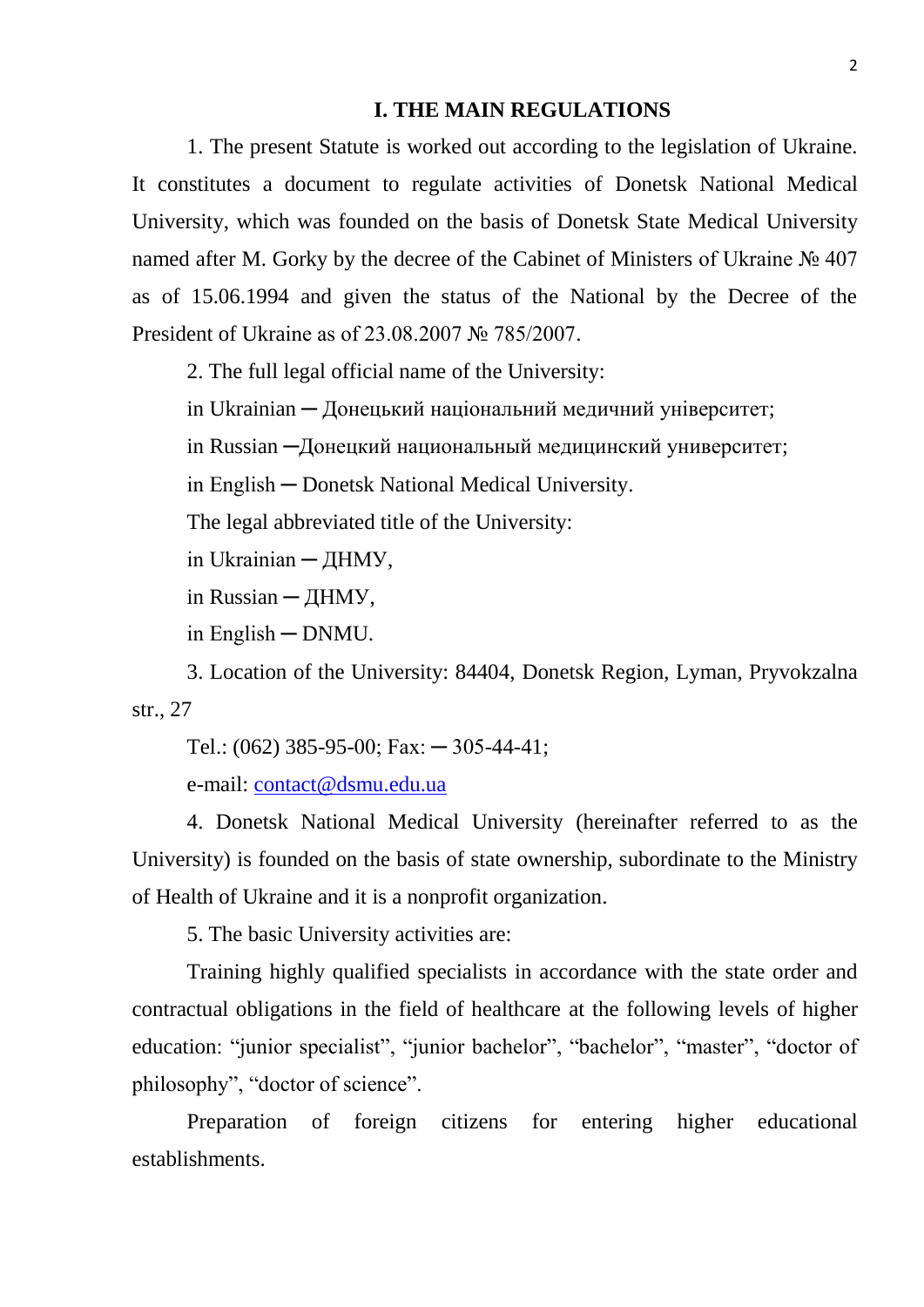Training Ukrainian and foreign students in the internship and clinical residency.

Training Ukrainian students according to the program of preparation of medical officers of the reserve.

Specialization, retraining, skills development, probation of the medical and pharmacological staff.

Medical practice according to the obtained license.

Research work.

6. The main objectives of the University are:

Implementation of educational activities in the field of healthcare, which includes training, research, methodological, medical, educational, cultural, healthimproving work and provision of the specialists, professionals training according to the standards of higher education.

Implementation of scientific research and practical activities and innovations.

Guarantees of the state contract implementation in the field of training specialists with higher medical and pharmaceutical degree.

Preparation of scientific and pedagogical staff and assessment of their skills.

Demand research for specific professions at the labour market and assistance in employment of graduates.

Implementation of medical practice by giving specialized and tertiary consultive and therapeutic and diagnostic services to the population, using experimental and new medical technologies.

Encouraging cultural and intellectual development of the person, education of students in the spirit of Ukrainian patriotism and respect to the Constitution of Ukraine, increasing cultural and educational level of population.

7. The University is a legal entity, has separated property, can get on its own behalf the property and personal non-property rights, bear obligations, and be a plaintiff or a defendant in court, it maintains a separate balance sheet, has accounts in the State Treasury of Ukraine, foreign exchange and deposit accounts in banks,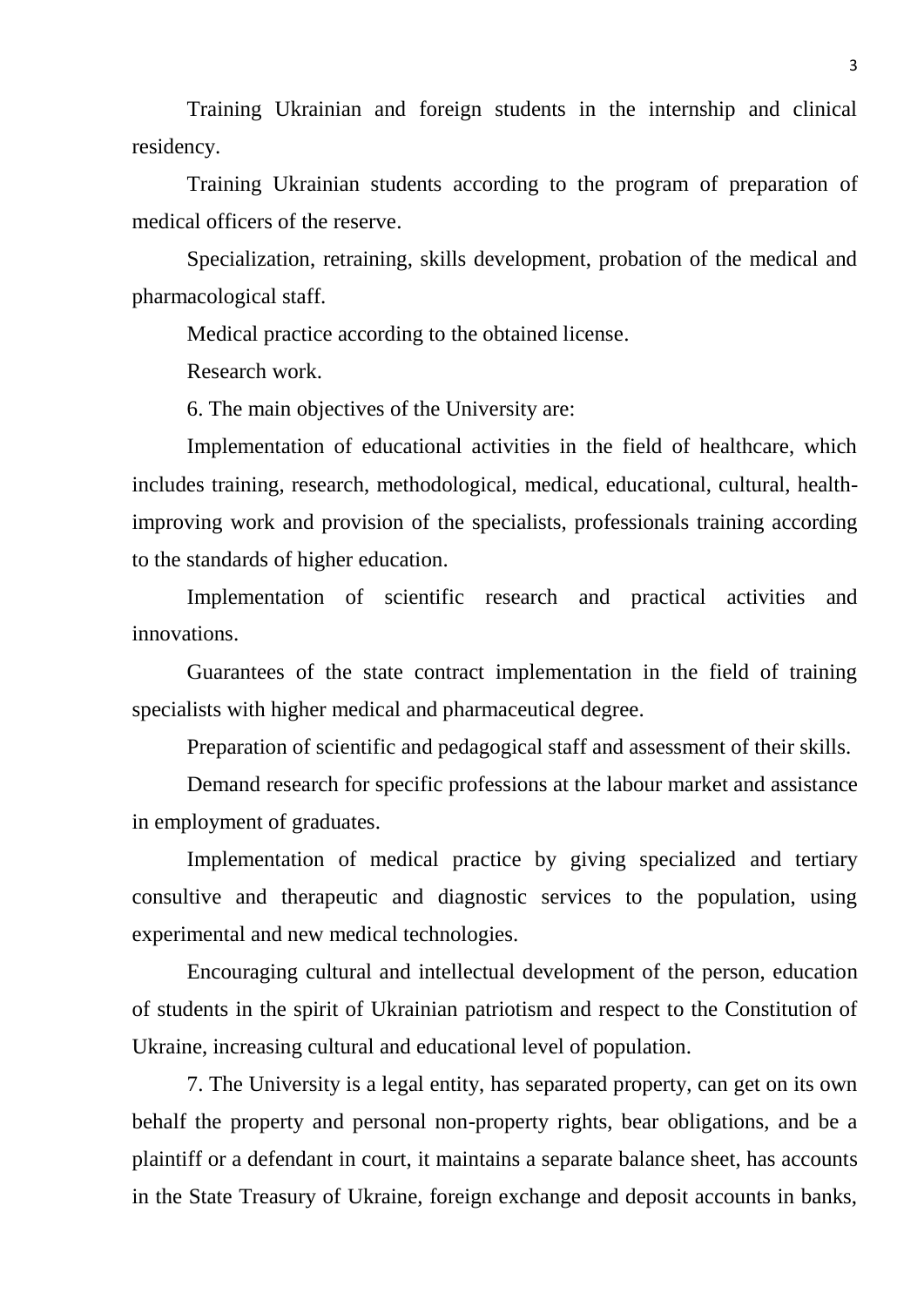seal and stamps with its name, letterhead, logo, etc. It has the right to ownership of trademark, and other necessary identifications along with the attributes of a legal entity in the order established by law.

8. The University carries out its activities in accordance with the current legislation of Ukraine and this Statute.

9. Structural subdivisions of the University are established in accordance with the current legislation and the main tasks of the activities of the University, and it works on the basis of the regulations confirmed by the Rector of the University.

The main structural branches of the University are:

1) Medical Faculty №1 (specialty 'General Medicine'),

location: Donetsk region, Kramatorsk, Mashynobudivnykiv boulevard, 39

2) Medical Faculty №2 (specialty 'General Medicine'),

location: Kropyvnytskyi, Perpektyvna Str., 1

3) Medical Faculty №3 (specialty 'General Medicine'),

location: Donetsk region, Mariupol, Shevchenko boulevard, 80

4) International Medical Faculty (specialty 'General Medicine'),

location: Kropyvnytskyi, Perpektyvna Str., 1

5) Faculty of Dentistry (specialty 'Stomatology'),

location: Donetsk region, Kramatorsk, Mashynobudivnykiv boulevard, 39

6) Pharmaceutical Faculty (specialty 'Pharmacy'),

location: Donetsk region, Slovyansk, Tsentralna boulevard, 39

7) Post – Graduate Education Faculty,

location: Donetsk region, Kramatorsk, Mashynobudivnykiv boulevard, 39

8) The International Educational Center,

location: Kropyvnytskyi, Perpektyvna Str., 1

9) separate structural division – Lyman Medical College, location – Donetsk region, Lyman, Pryvokzalna Str., 27

Educational and educational-auxiliary educational divisions of the University: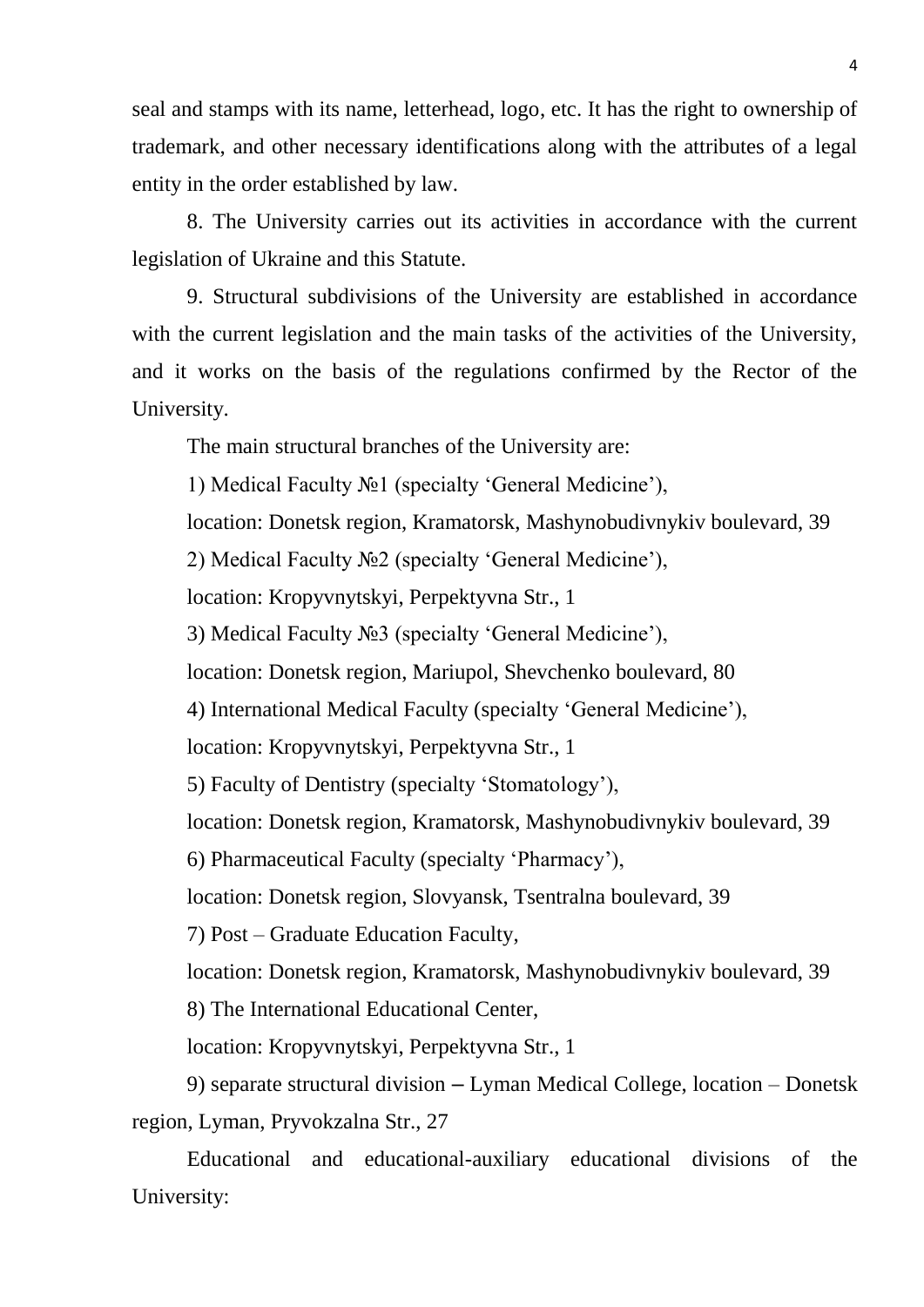- 1) The academic office;
- 2) The office of technical teaching aids;
- 3) The international relations office;
- 4) The section of the practical training;
- 5) The section of educational activities;
- 6) Library;
- 7) The office of academic service;
- 8) The department of new medical technics and technology. Clinics:

1) Scientific-research center of traumatology and orthopaedies.

Research departments of the University:

2) the office of scientific research;

3) scientific-research laboratories and centers;

- 4) undergraduate laboratory;
- 5) treatment department.

Administrative units of the University:

- 1) the Rector's office;
- 2) Human Resources department;
- 3) Accounting office;
- 4) Financial department;
- 5) Legal department;
- 6) War mobilization division;
- 7) Administrative office;
- 8) Printing house;
- 9) Economic department;
- 10) Maintenance department;
- 11) Material support department;
- 12) The informational and analytical department;
- 13) The IT department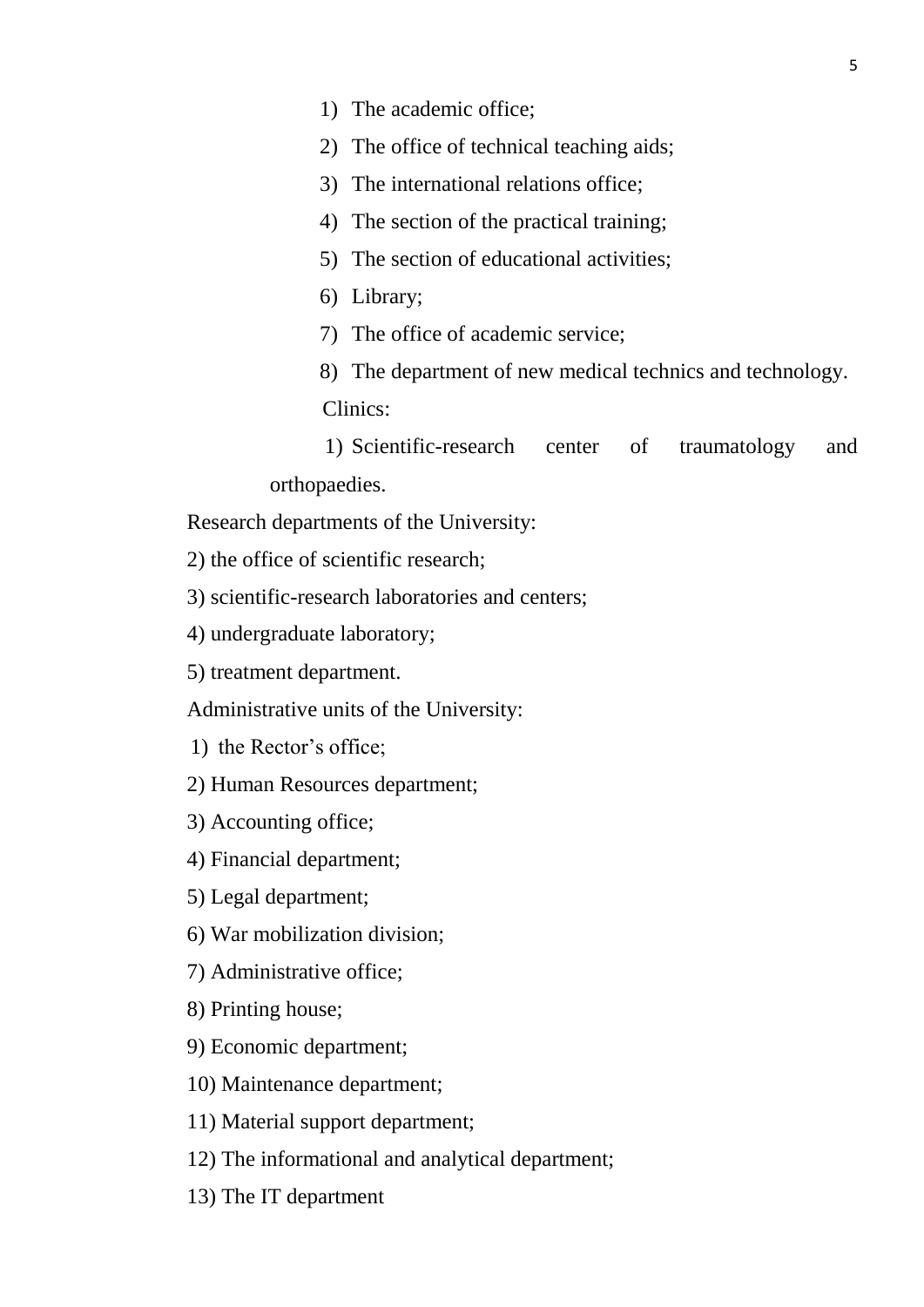14) The quality control section;

15) Logistics support division;

16) Students' campus;

17) Hostels;

18) The occupational safety section; agreements;

19) The department of agreements;

20) The meteorological service;

21) Refectory;

22) Sports and recreation medical complex "Soniachnyi";

23) Record office.

10. The university can have other departments the activity of which is not forbidden by the Ukrainian Law.

11. The University can contain affiliates.

The affiliates are headed by the chairman subordinate to the Rector to the university and acts on his instructions.

The information about the university affiliates should be added to the Unified State electronic Data.

# **II. THE CONCEPTION OF EDUCATIONAL ACTIVITY OF THE UNIVERSITY**

1. Educational activity of the University is based on conceptual principles of National Doctrine of education, Ukrainian education act, Ukrainian [Higher](file:///D:/Documents%20and%20Settings/Ville/Local%20Settings/Temp/Word_0)  [Education Act,](file:///D:/Documents%20and%20Settings/Ville/Local%20Settings/Temp/Word_0) Ukrainian Law "About Scientific and Scientific-technical Activity" and other legislative acts.

2. The aim of educational activity is:

1) reproduction of intellectual potential of the country;

2) provision of medical sector with qualified specialists;

3) formation of moral principles and standards of behavior.

3. Educational activity is based on the following principles:

1) Diversification;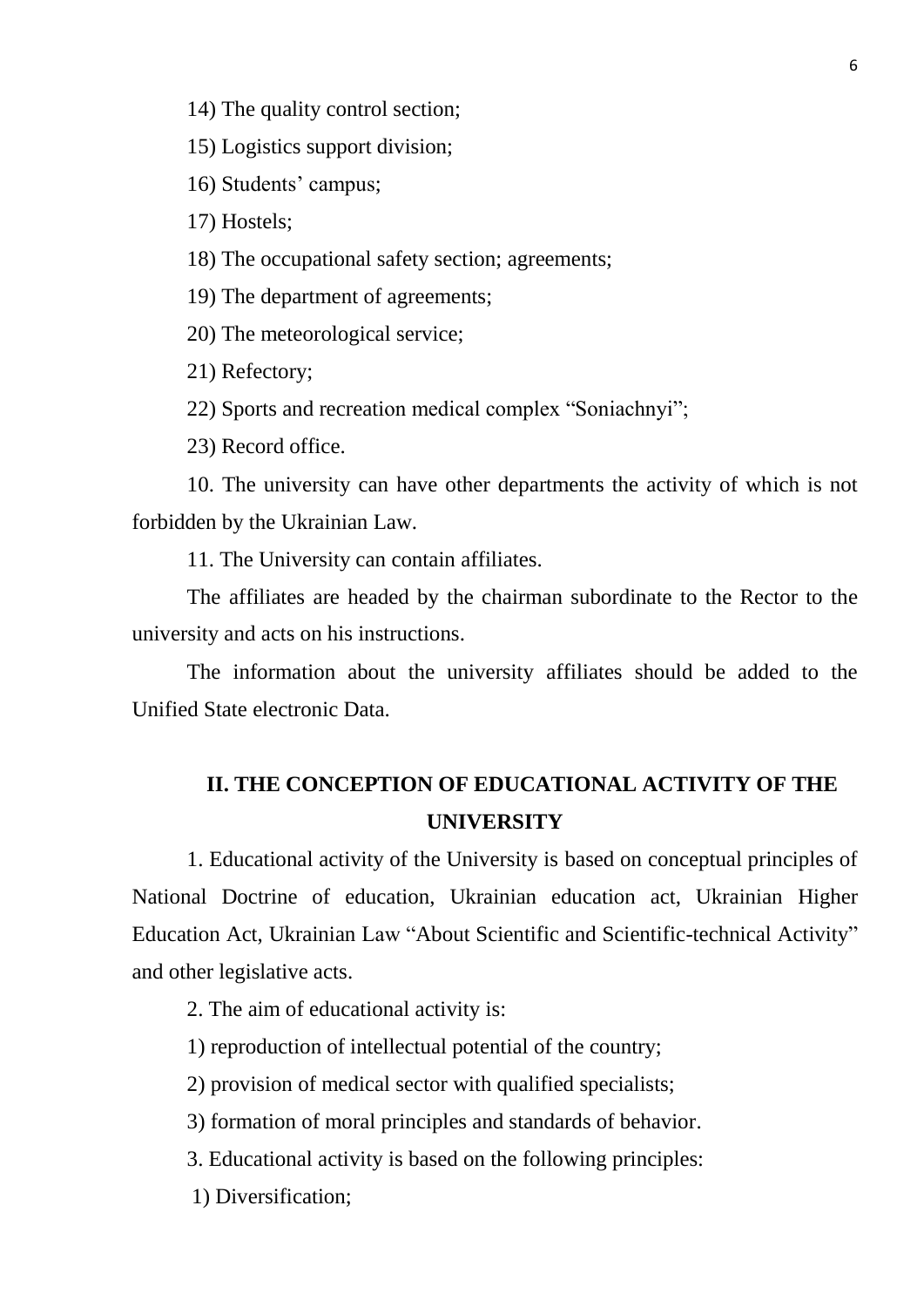2) Permanence of specialists' training;

3) Establishment of a democratic educational system;

4) Satisfaction of students' needs according to their interests, abilities and social needs;

5) Making use of national standards of Higher Education as obligatory minimum of the educational content;

6) Compliance with the education level and qualification level of graduates' training to the needs of social labor differentiation;

7) Advanced innovative development of education;

8) Mobility of specialists' training in accordance with demands of labor market;

9) Integration to European and global education;

10) Formation of national and universal values;

11) Education quality monitoring, its transparency provision, inspiration of public inspection;

4. Goal-oriented programs of educational activities and means of implementation:

1) Staff provision of a medical sector is conducted by means of:

making efficient students contingent;

making educational and instructional content on the basis of subject [activity](file:///D:/Documents%20and%20Settings/Ville/Local%20Settings/Temp/Word_0) [approach](file:///D:/Documents%20and%20Settings/Ville/Local%20Settings/Temp/Word_0) meeting the principles of purposefulness, prognosis and diagnostics;

formation of institutional component of state higher education standards taking into account the traditions of University scientific schools, needs of the area and students' requirements;

formation of nomenclature of areas and specialties according to the market changes;

analysis of the demand for certain specialties at the labor market and employment assistance for the graduates;

competitiveness of the graduates at the labor market;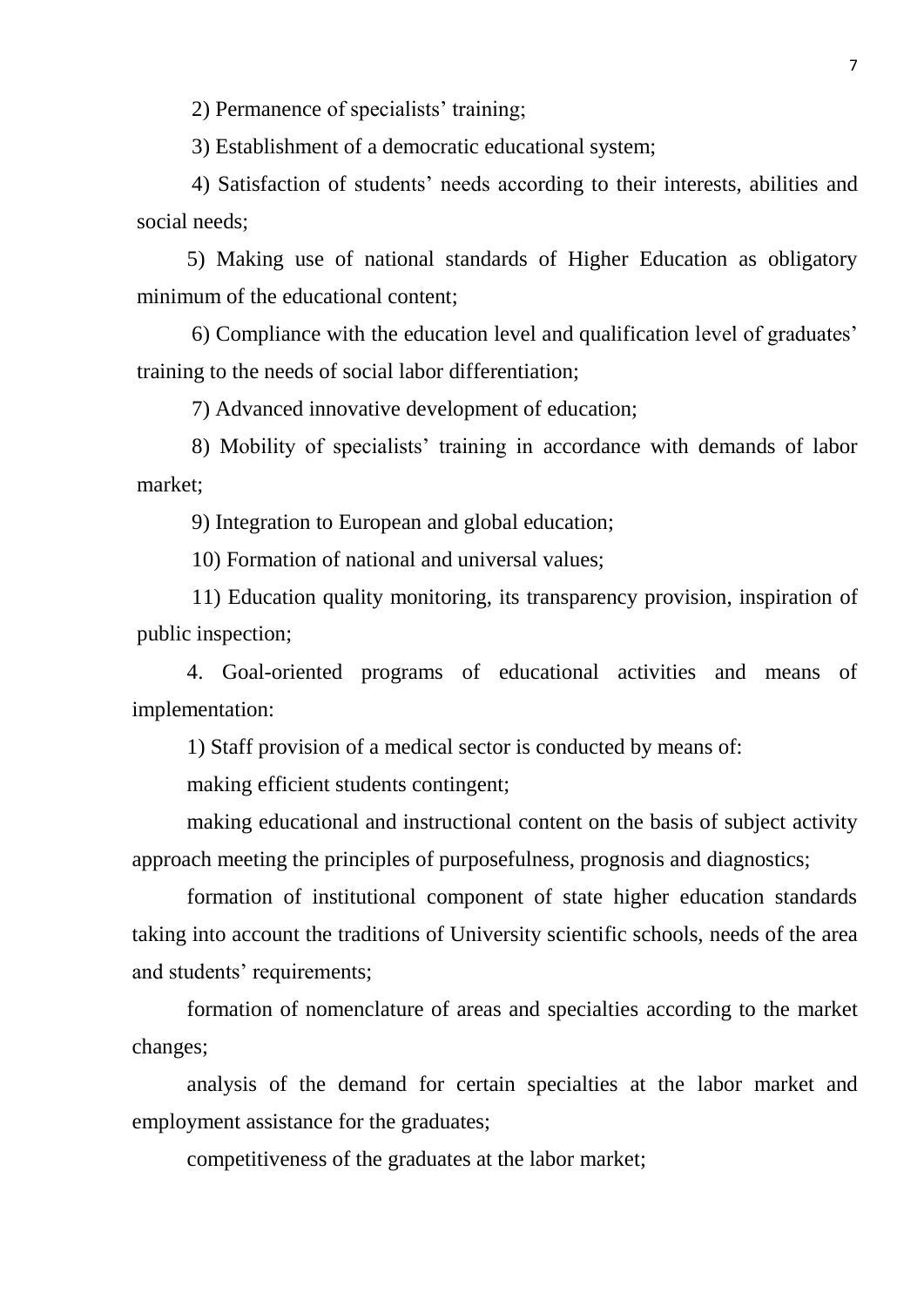renewal of educational content and organization of the academic processes based on democratic values, modern scientific and technical achievements;

methodological support of academic process as an informational model of educational system;

specialization, retraining, probation of specialists;

working out efficient educational technologies;

creating favourable conditions for the development of gifted young people;

fulfillment of governmental demand and agreements to train the specialists of corresponding qualification.

2) National education is provided by means of:

providing cultural and moral development of personality, of patriotism and respect to the Constitution of Ukraine;

development of the democratic world outlook, compliance of public rights and freedoms, respect to the traditions, culture, worship and conditions of the peoples of the world communication; formation of the modern world outlook, development of creativity and skills of scientific cognition, self-education and personality's self-actualization;

encouragement of young people for having a healthy life-style;

development of [humanistic](file:///D:/Documents%20and%20Settings/Ville/Local%20Settings/Temp/Word_2) education, which is based on cultural and historical values of the nation, its traditions and moral values;

strengthening of national idea promoting nation's self-identification, development of culture, mastering the world culture values, universal acquirements;

development of need and ability of the young people to live in a civil society, spirituality and physical perfection, moral, artistic and aesthetic, labor, ecological culture;

formation of national principles of life philosophy, ideas, views and creeds based on values of national and world culture;

development of the ability to think independently, stimulation of the choice of public activity aimed at prosperity of Ukraine;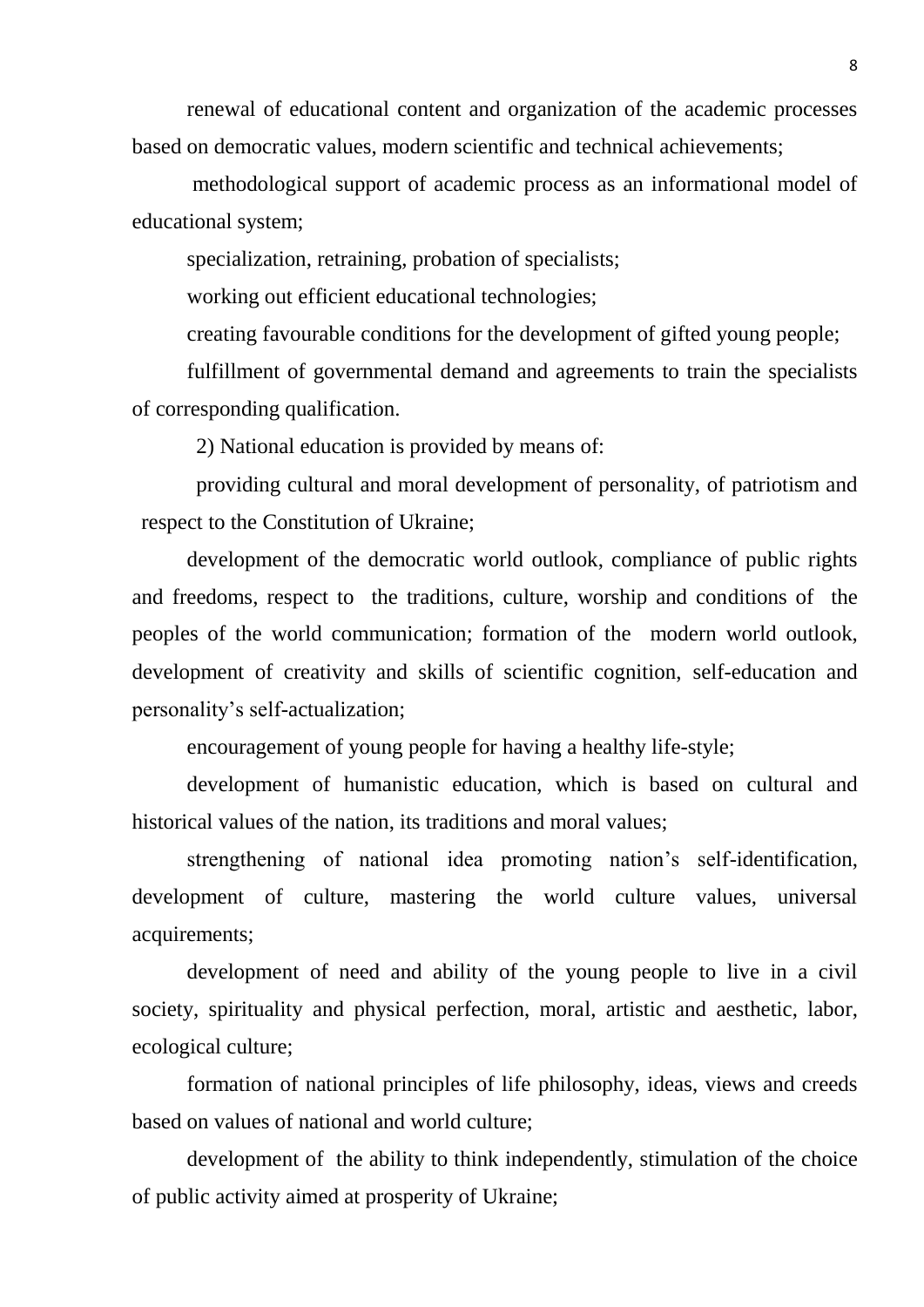promotion of high linguistic culture, respect to the national language and Ukrainian national minorities' languages, tolerance to representatives of different cultures and language communities;

realization of the language strategy by complex and consecutive adoption of enlightening, scientific and methodological, explanatory measures;

formation of a personality's new life guidelines;

promotion of a new value system of the society – an open, variable, morally and culturally rich, tolerant system, able to support a citizen and patriot, to consolidate the society on the ground of the priority of a personality's rights, decreasing of social inequality;

development of the feeling of responsibility for personal welfare, the state of society.

3) Equal educational admission is provided by:

effective public media system on the possibilities of getting higher education;

creating competitive basis for free education and improving legal ways to get higher education at the expense of all levels budgets funds of legal entities and private individuals;

enhancement of the possibilities to get higher education at the expense of individual crediting;

making conditions of getting higher education by orphans, children lacking parental custody and disabled children;

integration with other higher educational establishments possessing different levels of accreditation;

usage of flexible educational programs and informational technologies of education;

adherence to democratic principles, transparency and publicity in students contingent compiling, including objective testing.

4) Foundation of permanent educational system by: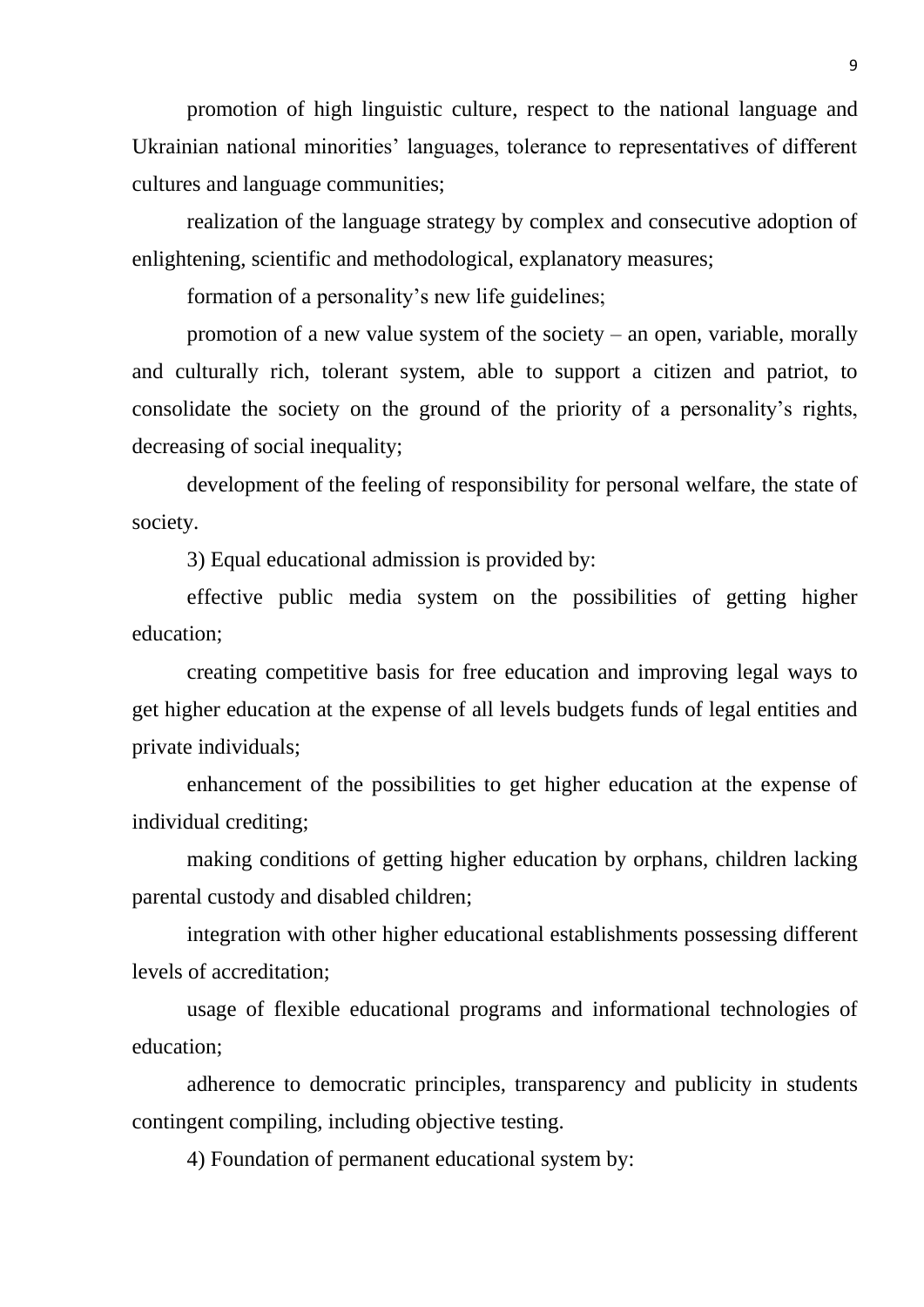provision of content sequence and coordination of educational activity on different stages of education;

development of a personality's need and capacity for self-education;

optimization of the post-graduate educational system, based on corresponding state standards;

generation of integrated [academic curriculum](file:///D:/Documents%20and%20Settings/Ville/Local%20Settings/Temp/Word_0) and [advanced](file:///D:/Documents%20and%20Settings/Ville/Local%20Settings/Temp/Word_0) programs;

formation and development of [scientific production c](file:///D:/Documents%20and%20Settings/Ville/Local%20Settings/Temp/Word_1)omplexes of phased specialists' training;

making individual modular educational programs of different levels of complexity according to the particular needs.

5) Students' life activity preliminary adjustment to IT society by means of:

IT provision of educational system aimed at satisfaction of educational, informational and communication needs of educational process participants;

generation of Hi-Tech educational patterns using informational and communicational technologies alongside with traditional methods in educational process;

making electronic textbooks;

use of modern methods of education;

use of informational and communicational means and global informational networks.

6) Combination of education and science by means of:

comprehension of education, intensification of scientific research;

development of education on the basis of modern scientific and technological achievements;

advanced development of education;

innovative educational activity;

legal protection of educational innovations and products of scientific and pedagogic activities as an intellectual property;

establishment of scientific examination of state educational standard components, textbooks, innovative educational systems;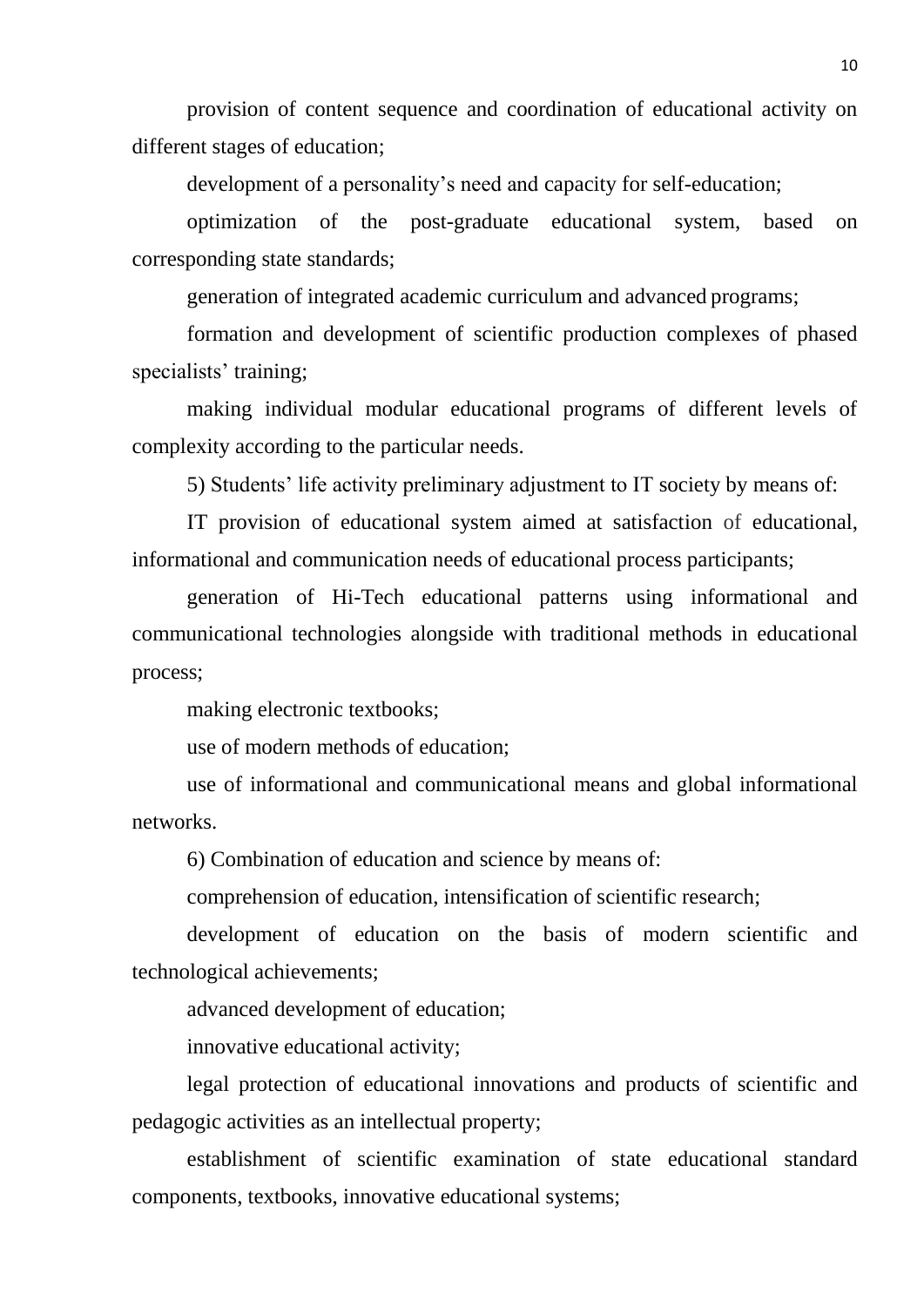involvement of gifted young people and academic staff into the educational activity;

enhanced collaboration and cooperation with other high educational and scientific establishments;

involvement of outstanding scientists from other high establishments into educational process;

introduction of goal-oriented programs to promote integration of education;

providing educational quality according to modern scientific, cultural and social achievements;

correlation between education and science, educational theory and practice.

7) The responsibilities of the National Agency for Providing the Quality of Higher Education.

The National Agency for Providing the Quality of Higher Education:

it makes the demands for system of quality for high education, it carries out regulations as for the accreditation of educational programs and gives them for the adoption by central executive body in the area of education and science;

it analyses the quality of educational activities of the University;

it prepares licensing assessment of the possibility of giving a license for taking educational activities at the University;

on request of the University (scientific establishments) it makes propositions including those which are aimed at the interdisciplinary preparation, deals with questions about the list of specialties which can be obtained at the corresponding levels of higher education and it gives this list to the central executive body in the area of education and science;

it makes the unified data of the existing specialties introduced by the University which can be obtained by the preparation of students at every level of higher education;

it makes accreditation of educational programs according to which students are trained;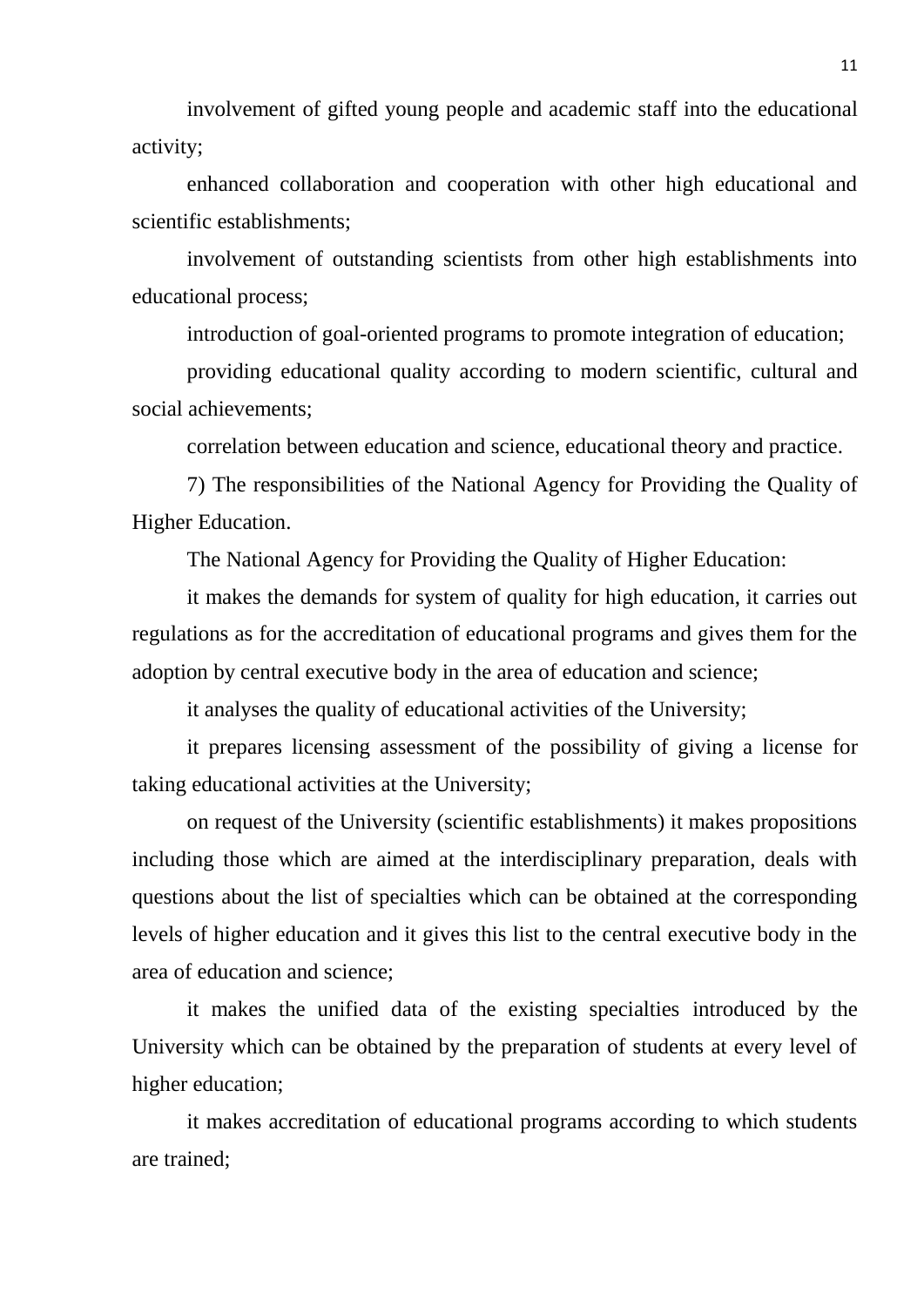it works out the assessment criteria for the quality of the educational activities, including scientific research of the University which can influence the university ranking of Ukraine;

it makes the demands for the level of scientific qualification of persons who apply for scientific degrees, it works out the procedure of awarding a scientific degree by the Specialized Scientific Council of the University (scientific establishments) and gives it for adoption by the central executive body in the area of education and science;

it works out the regulations about the accreditation of the Specialized Scientific Councils, gives them for adoption by the central executive body in the area of education and science, and controls their activities;

it fulfils other duties provided by the Law.

8) Monitoring and usage of foreign experience is provided by means of:

implementation of joint scientific research, collaboration with international funds, carrying out international scientific conferences, seminars, symposiums;

promotion of teachers' and scientists' participation in relevant activity abroad;

educational and scientific interchanges, training and study courses abroad for students, pedagogues and scientists;

analysis, selection, issue and proliferation of the best examples of foreign educational and scientific literature.

9) Staff provision of educational process is provided by means of:

compliance of staff with the pedagogues and scientists assessment needs and accreditation;

post graduate courses and advanced education;

making conditions for effective professional activity of academic staff;

providing economic and social guarantees for professional self-realization of academic staff, social status improvement due to the social significance.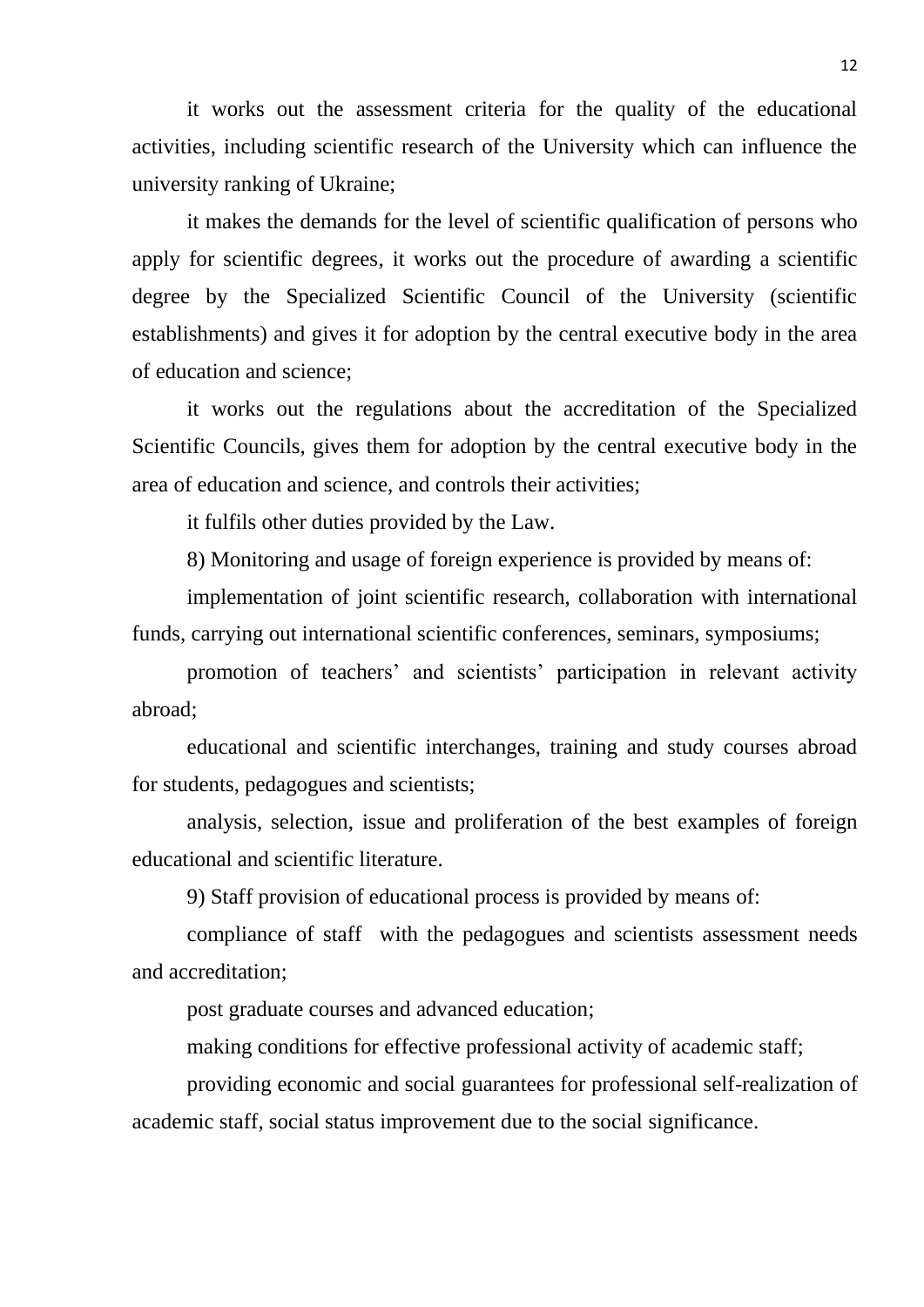5. The conception of educational activities of the University is supplemented with the conception of educational activities of faculties, departments and other subdivisions of the University.

6. The educational activity of the University is carried out in the following forms: classes, self-education, practice, tests.

The main forms of classes at the University are: lectures, laboratory work, practical classes, seminars, individual studies.

The persons studying at the University can be expelled on their own wish; on the reason of [academic curriculum](file:///D:/Documents%20and%20Settings/Ville/Local%20Settings/Temp/Word_0) non-completion; on the reason of the contract breach; on other reasons specified by the legislation.

The persons studying at the University can interrupt their studies on the obstructing circumstances which make impossible to implement the curriculum (for health reasons, for conscription with no opportunity to delay, for studying or training in scientific and educational institutions abroad, etc). Those students who interrupt their studies take a sabbatical (academic) leave.

Reinstatement of studies for expelled students is carried out during vocations.

#### **III. RIGHTS AND COMMITMENTS OF THE MINISTRY OF HEALTH OF UKRAINE**

1. Powers of the Ministry of Health of Ukraine (hereinafter – the Ministry of Health of Ukraine), concerning the University management, are determined by the legislation of Ukraine and the present Statute.

The Ministry of Health of Ukraine:

1) approves the University Statute and, upon the submission of the higher collegiate body of public self-government of the University, makes changes and approves the new version, income and expenses estimate and the staff list, and coordinates the structure of the University;

2) announces the competition, appoints and dismisses the Rector according to the legislation of Ukraine;

3) concludes the contract with the Rector of the University elected by the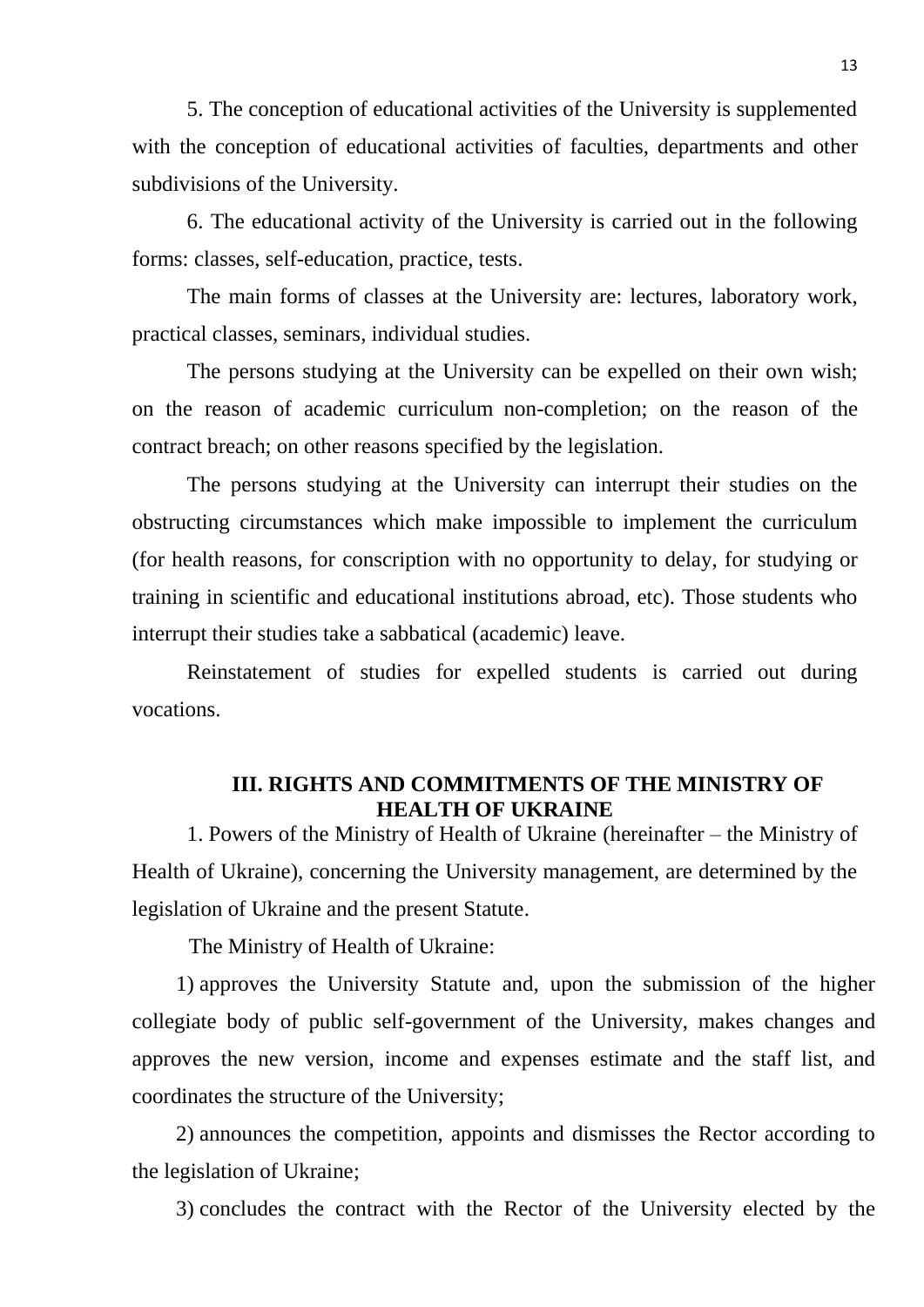competition in accordance with the procedure established by the legislation of Ukraine within one month;

4) at the submission of the Conference of the University staff, breaks off the contract with the Rector of the University by reasons specified by the labor legislation, or for the breach of the present Statute and the terms of the contract;

5) controls the compliance with the Statute of the University within the limits of its powers;

6) controls the financial and economic activities of the University;

7) formulates proposals and places state orders for training of specialists of higher medical and pharmaceutical education at the University according to the procedure established by law;

8) promotes the employment of University graduates;

9) controls the compliance with the requirements of the higher medical and pharmaceutical education standards;

10) carries out internal audit on prevention of the facts of illegal and inefficient use of budgetary funds in financial and economic activities of the University;

11) delegates some of its powers to the Rector or other governing body of the University;

12) appoints the Acting Rector of the University from among the full-time scientific and pedagogical staff of the University according to the legislation and the present Statute;

13) monitors the compliance with the requirements of the anti-corruption legislation of Ukraine;

14) approves upon the submission of the Rector the appointment and dismissal of the Vice-Rectors for scientific and pedagogical work, the Chief Accountant, the Head of the Legal Department in accordance with the legislation of Ukraine;

15) performs other functions according to the legislation.

2. Election, appointment and dismissal of the Rector of the University.

The candidate for the post of the Rector of the University must be fluent in state language, have an academic rank and a scientific degree, and have practical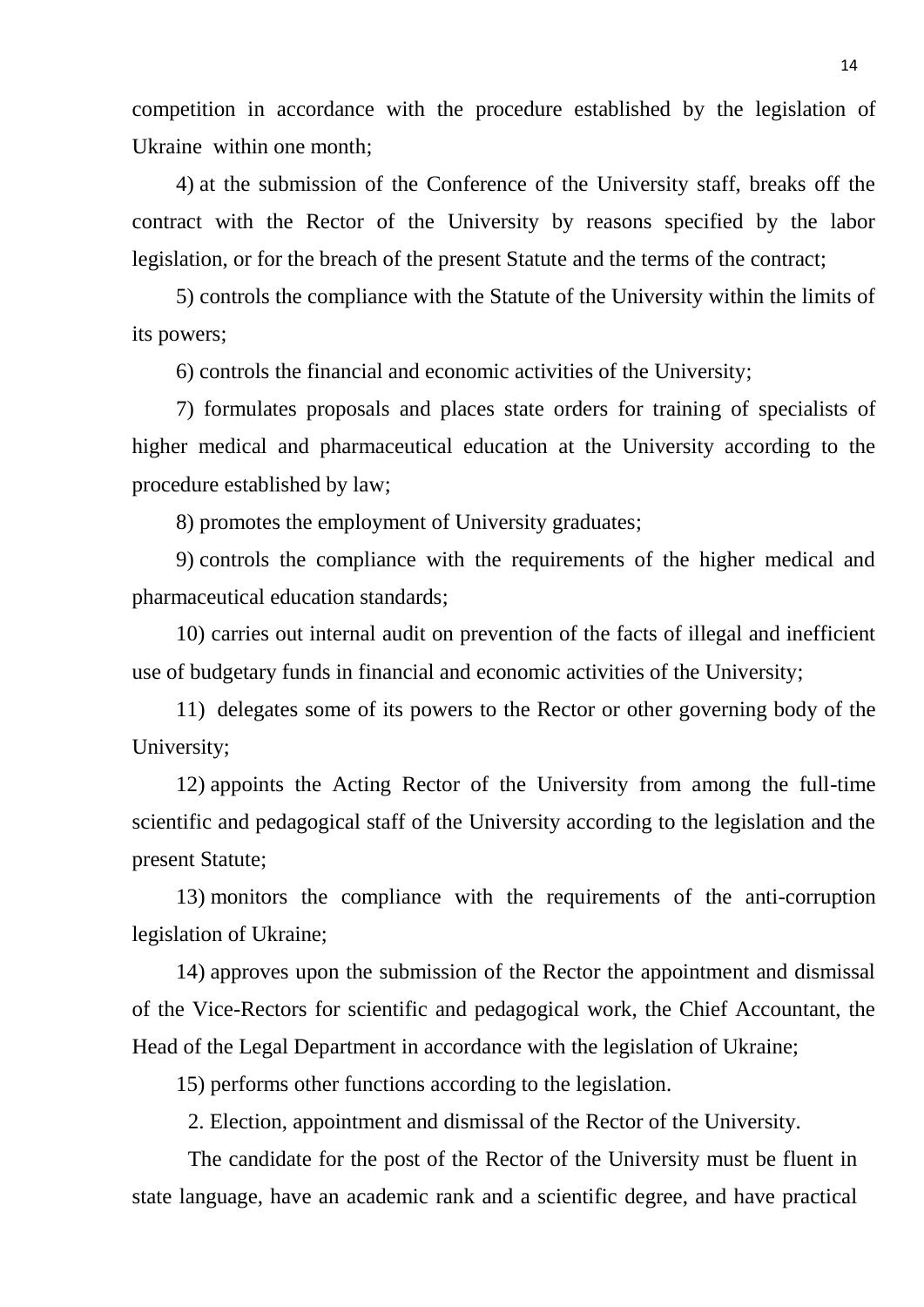experience in scientific and pedagogical work for at least 10 years. The candidate for the post of the Rector must be a citizen of Ukraine.

The same person may not be appointed to the post of the Rector of the University for more than two terms.

The Rector is elected by secret ballot for the term of five years according to the procedure provided by the Law of Ukraine "On Higher Education" and the present Statute, taking into account the Methodological Recommendations on the peculiarities of voting system and the procedure for election of the head of the higher educational institution approved by the Decree of the Cabinet of Ministers of December 5, 2014 No. 726.

The person cannot be elected and appointed to the post of the Rector of the University (including the Acting Rector) if he/she:

1) is declared to be incapable by the court decision or his/her ability to act is limited;

2) has previous conviction for committing a crime, if such a conviction is nor repaid or withdrawn in the procedure provided by law;

3) is deprived of the right to hold the relevant post according to the court decision;

4) is found to be guilty of committing a corruption offense by the court decision – within one year from the date of the legal validity of the court decision;

5) has been subjected to administrative penalties for corruption offenses – within one year from the date of the legal validity of the court decision;

6) is within the force of the clause three of the Article 1 of the Law of Ukraine "On Purification of Power";

7) voted for dictatorial laws on January 16, 2014.

The following persons have right to participate in the elections of the rector of the University:

1) every scientific and scientific-pedagogical staff member of the University;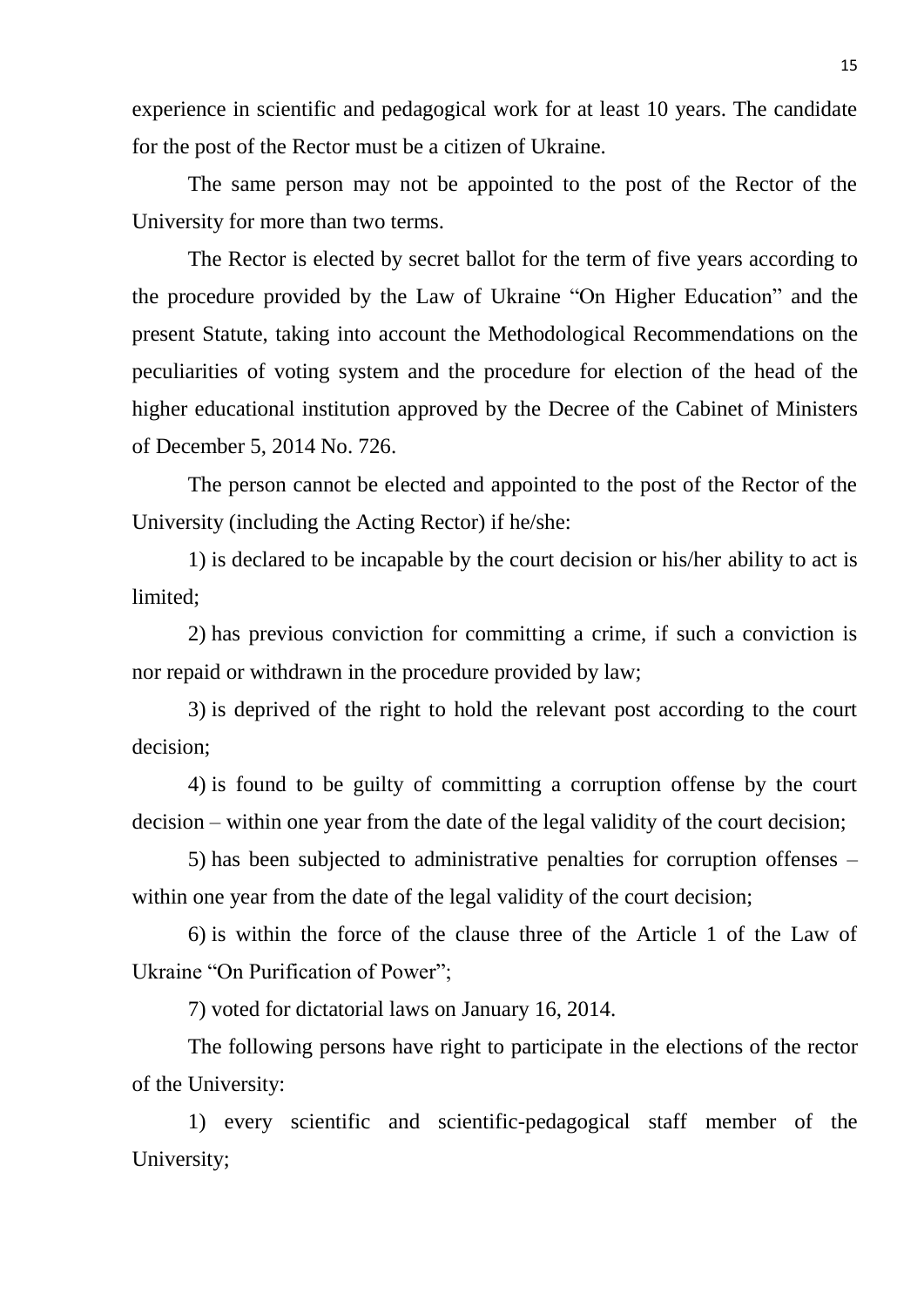2) representatives from among other full-time employees, who are elected by the respective employees through direct secret ballot;

3) elected representatives from among the students who are elected by direct secret ballot.

At the same time, the total number of scientific, scientific-pedagogical and pedagogical staff of the University (full complement) should be at least 75 percent of the total number of persons entitled to participate in the elections; the number of the elected representatives from among other employees of the University – up to 10 percent, and the number of the elected representatives from among the students – not less than 15 percent of the persons eligible to vote.

The elections are considered to have taken place if more than 50 percent of the total number of persons entitled to participate took part in them, each person has one vote and votes in person.

The Ministry of Health of Ukraine concludes the contract with the person who has received more than 50 percent of the votes for the term of five years not later than one month from the date of his/her being elected.

The Rector of the University may be dismissed from the post by the order of the Ministry of Health of Ukraine, as well as due to the decision on his/her recall made by the higher collegiate body of public self-government, which elected him/her, for the reasons stipulated by the labor legislation and for the breach of the University Statute and contract terms.

Submission of the Rector recall may be brought to the higher collegiate body of the public self-government of the University by at least the half of the statutory members of the supervisory or academic council of the University.

The decision to recall the Rector of the University is made by the majority of votes provided that at least two-thirds of the statutory members of the higher collegiate body of the public self-government of the University.

#### **IV. THE RIGHTS AND OBLIGATIONS OF THE UNIVERSITY**

1. The civil legal capacity of the University enters into force since the moment of registration of the Statute and is composed of its rights and duties.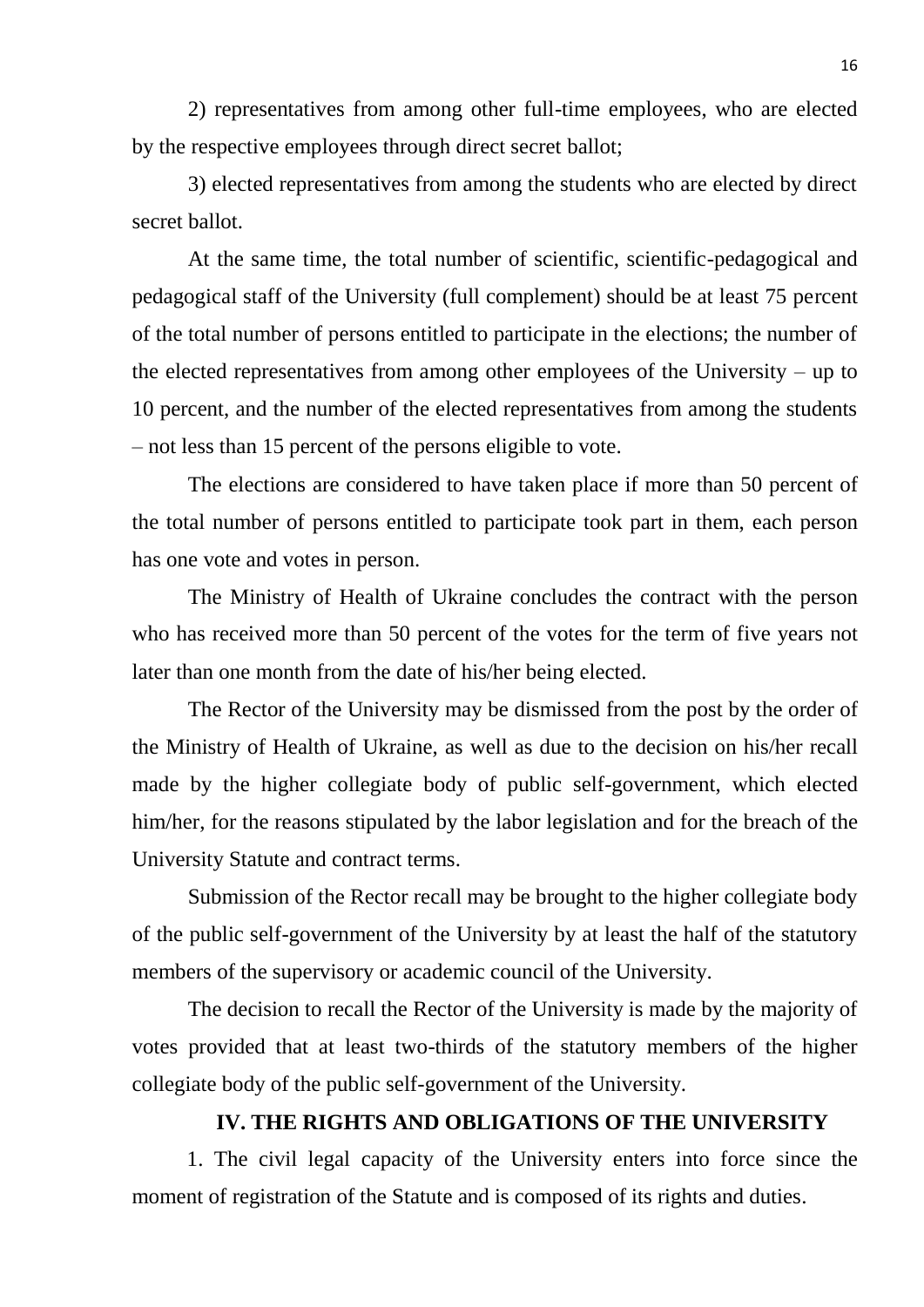2. University management is carried out on the basis of the following grounds:

Autonomy and self-government.

Division of rights, powers and responsibility of the Ministry of Health of Ukraine, higher education management, the Rector of the University and structural departments.

Unity of collective and sole manager principles.

Independence from political parties, non-governmental and religious organizations.

3. Autonomy and self-government of the University is implemented according to legislation and implies the right:

1) to define modes of study, methods and types of academic activity organization independently;

2) to hire academic, scientific and other employees on a competitive as well as contract basis according to the current legislation;

3) to provide extra educational services according to the current legislation;

4) to work out and introduce independently the University's programs in the sphere of research and development activities;

5) to include: preparational course office (departments);

6) to contain retraining and staff development departments, laboratories, academic rooms, clinical sites, computer and information centers, educational and constructive workrooms, research establishments, operating structures, printing houses, sports centers, institutions of cultural and social nature and other units activity to which correspond the legislation;

7) to found institutes, faculties, departments, subsidiaries, academic, methodological, scientific, research centers and laboratories geographically separated, and other units as established by the law;

8) to perform publishing activities, produce and distribute printed products, develop own print production;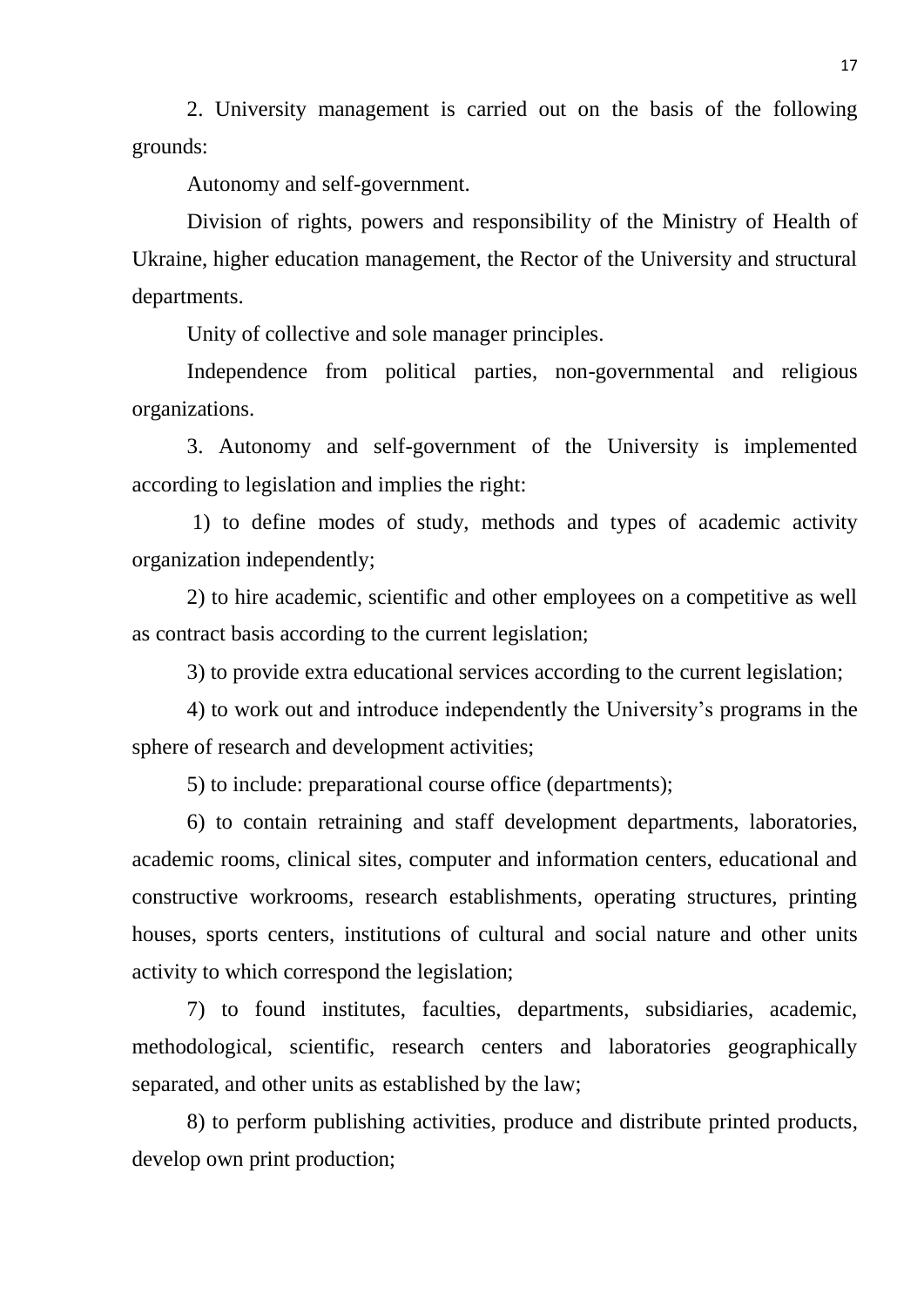9) on the basis of corresponding assumptions to carry on joint activity along with other higher educational establishments, enterprises, institutions and organizations;

10) to participate in work of international organizations;

11) to introduce own symbols and emblems;

12) to apply with initiative to higher education management bodies regarding amendments in active and newly worked out legislative acts in the field of higher education and participate in projects development.

The University has the right:

- 1) To provide the necessary decisions and perform operations within the competence of the University, which do not contradict the current legislation;
- 2) To define the content of education in accordance with the state standards and the educational-professional programs set to higher educational establishments of the IV level of accreditation;
- 3) To define the ways and methods of training in accordance with a licensed educational activity;
- 4) To open new specialties;
- 5) To give the academic titles of associate Professor, Professor, senior researcher;
- 6) To develop the material-technical base for training and research activities, to edit textbooks, manuals, scientific and educational literature;
- 7) To use the land in accordance with the Legislation of Ukraine; to carry out capital construction, modernization and major repairs of the main building; obtaining financial resources and material assets (buildings, constructions, equipment, means of transport, etc.) with the bodies of state power, enterprises, institutions, organizations (charitable among them) and physical persons;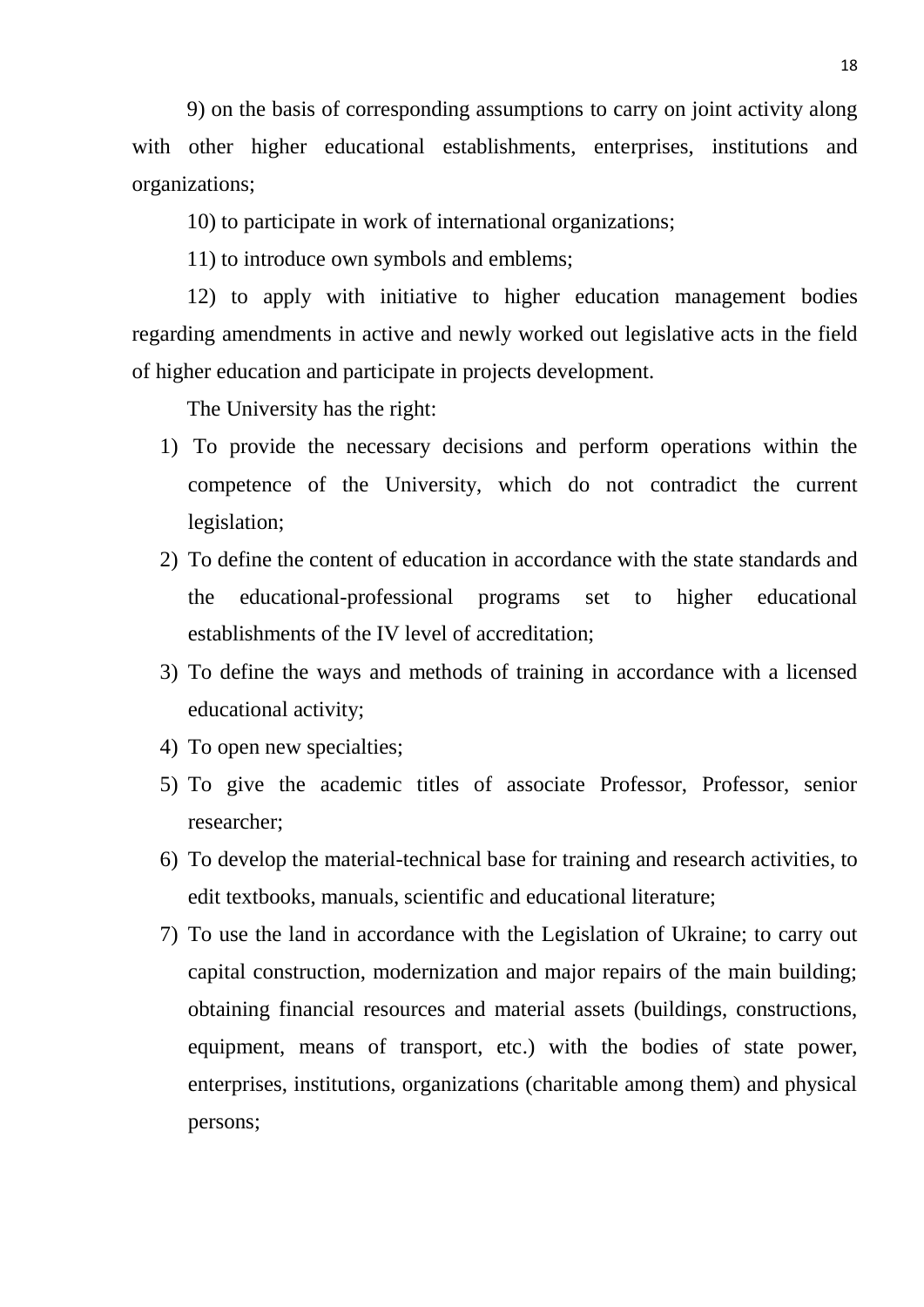- 8) To create in accordance with the applicable jurisdiction organization departments, academic, research and development complexes, diagnostics and treatment hospitals (clinical resources);
- 9) To conduct research and development activities aimed at the solution of burning problems in the field of medicine and healthcare;
- 10) To attract highly qualified teachers from other medical and pharmaceutical institutions for the improvement of training;
- 11) To provide paid academic, scientific and healthcare services the list of which is approved by the decree of the Cabinet of Ministers of Ukraine;
- 12) To set the prices for services in accordance with the legislation in force;
- 13) To be the lessor of the property, which belongs to the University with the consent of the Ministry of Health of Ukraine in accordance with the legislation in force;
- 14) To carry out financial and economic activities in accordance with the current legislation of Ukraine and this Statute;
- 15) To identify and determine their own methods of moral and material stimulation of the employees of the University in accordance with the legislation in force;
- 16) To pay wages to employees at least twice a month, in the interval not exceeding sixteen calendar days, and not later than seven days after the expiration of the period for which the payment is given;
- 17) To provide specialized and highly specialized medical care to the population by means of diagnostics and treatment of diseases with the usage of experimental and new medical technologies;
- 18) To carry out scientific and research activity in accordance with the legislation of Ukraine;
- 19) To conduct the activities associated with the storage, acquisition, destruction of narcotics, psychotropic substances and precursors in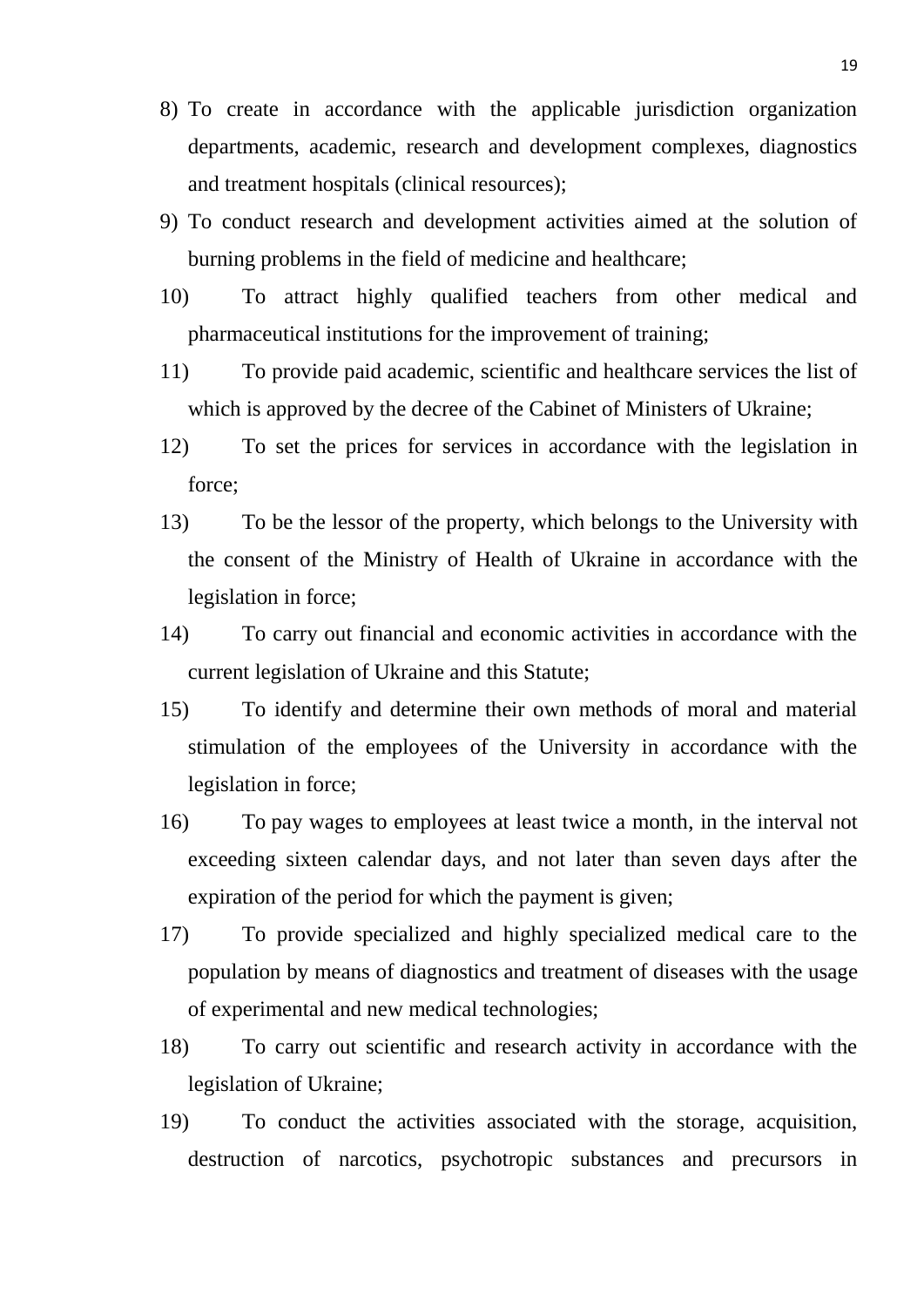accordance with the law for University clinics and scientific-research institutes;

- 20) To dispose independently of the income from the provision of paid services permitted by law;
- 21) To open foreign exchange accounts in the banks in accordance with the legislation in force;
- 22) To open deposit accounts in banks in accordance with the legislation in force;
- 23) To participate in the programs of bilateral and tripartite international exchange of students, postgraduate students, pedagogical, educational and scientific staff:
- 24) To take part in the programs of international exchange of students, postgraduates, teachers, scientific, pedagogical and scientific workers;
- 25) To elect honorary professors of the University;
- 26) To organize international conferences, symposiums, congresses and other events;
- 27) To participate in international educational and research programs;
- 28) To conduct foreign economic activity in accordance with the legislation in force, by the conclusion of contracts with foreign legal entities and physical persons; establish direct links with foreign universities, international organizations, funds, etc; to participate in educational activities related to foreign students teaching and training for foreign countries;
- 29) To make use of money and material supply from external economic activities of the University to ensure the implementation of statutory goals;
- 30) To issue the state sample documents of higher education in the accredited directions (specialties);
- 31) To make proposals to the Ministry of Health of Ukraine and the State Accreditation Committee of Ukraine concerning the creation and the activities of the specialized councils on thesis defending;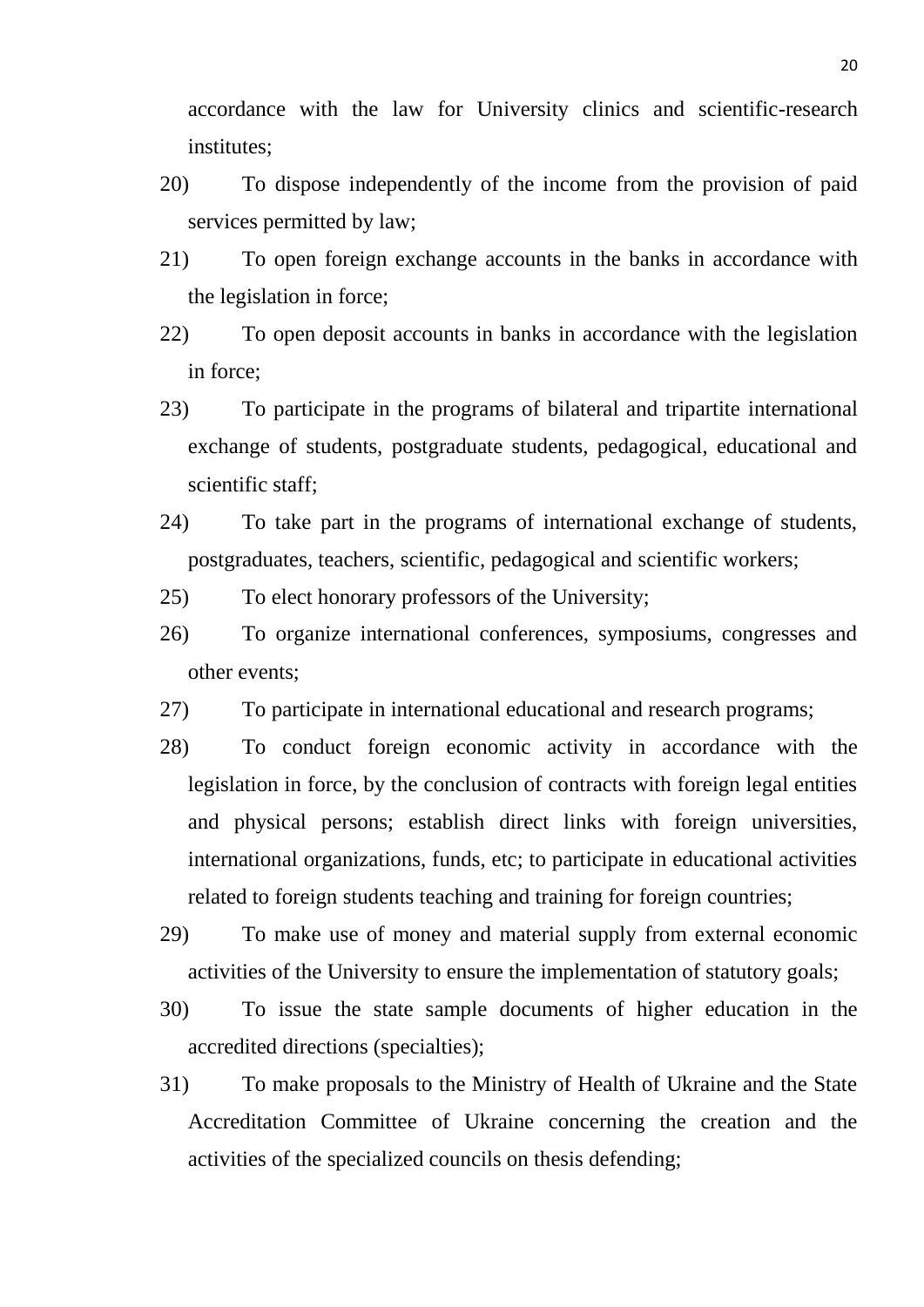- 32) To control the independent publishing activity, printing and distribution of printed products;
- 33) To provide students and staff of the University with catering;
- 34) Within the limits of wages and internal funds to settle raised official salaries, scholarships, and other incentive payments under current legislation;
- 35) To organize additional privileges and benefits, depending on the qualifications, experience and terms of work;
- 36) To solve social problems of the personnel, students, retired employees (financial assistance, food supply, funeral services, etc);

On the results of accreditation to get the additional rights and benefits established for the national educational institution of the IV level of accreditation and make use of them;

37) To perform other types of activities permitted by the applicable law.

5. The University is obliged to follow:

1) Requirements of the current legislation of Ukraine;

2) The state standards of education;

3) Safe conditions for the educational and scientific-research activities;

4) Financial discipline, the preservation of public property;

in order to provide:

1) Social security of the employees and other participants of the educational process;

2) Staff training for higher education in the field of medicine in accordance with the standards of higher education;

3) The educational activities including training, methodical, medical, scientific, cultural activities;

4) Conditions for the development of knowledge about the individual, nature and society, formation of a creative person, upbringing of morally, mentally and physically strong generation of citizens, formation of civil thinking, sense of patriotism, sense of his own dignity,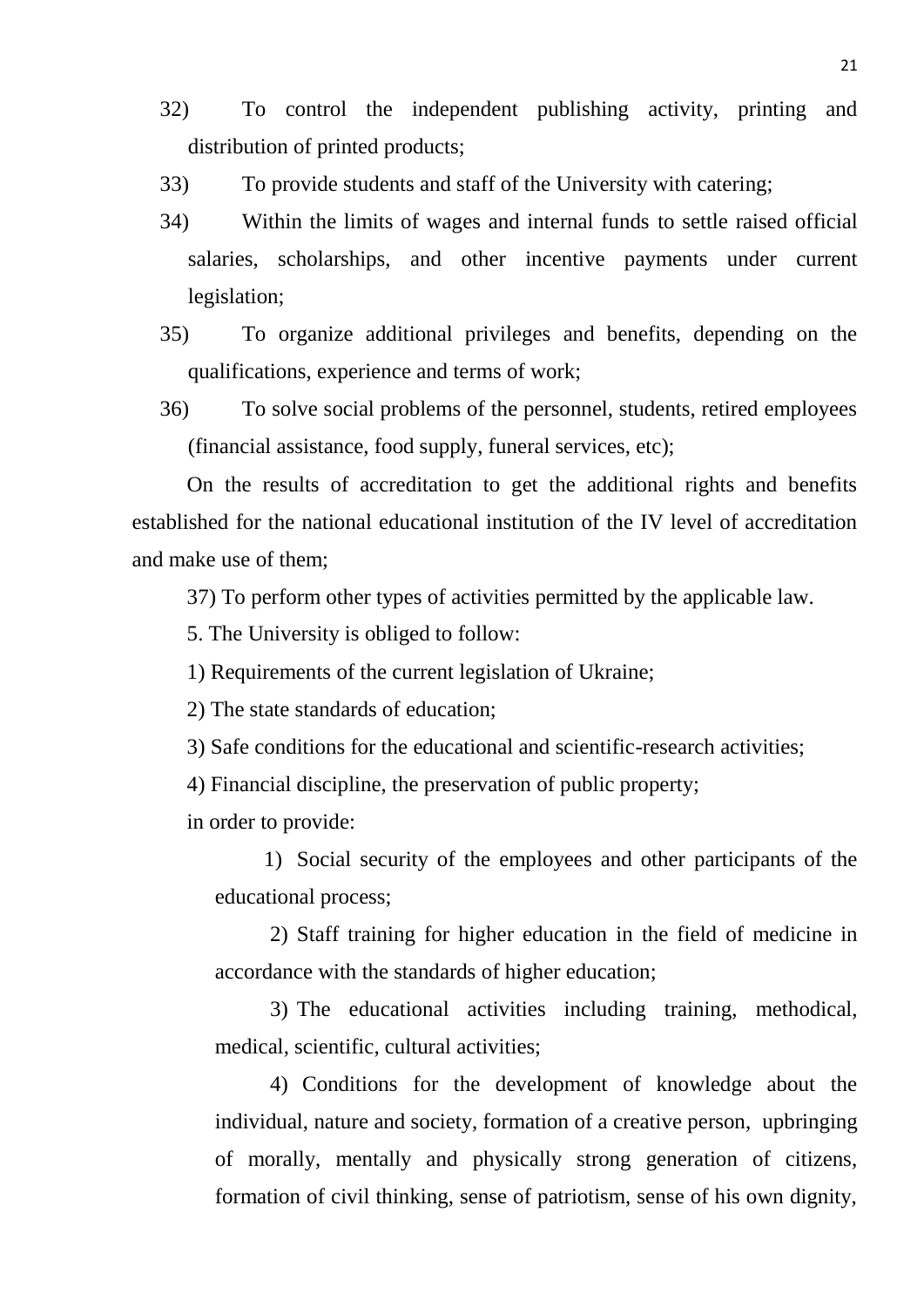readiness to labor activity, the responsibility for their own fate, the fate of the whole society, the state and humanity;

5) High ethical culture, atmosphere of goodwill and mutual respect between employees, teachers and students;

6) Conditions for receiving knowledge in the field of medicine, training of highly qualified personnel in accordance with the setting of the system of education and state standards, approved by the Ministry of Education and Science of Ukraine in the framework of the agreement of the Ministry of Health of Ukraine;

7) Carrying out scientific research as the basis of preparation for future specialists;

8) Preparation of young people for pedagogical, scientificresearch activities;

9) Informing the applicants and students about the situation at the labour market;

10) Training of scientific and pedagogical staff of higher qualification during magistracy, postgraduate and doctoral studies;

11) Basic teachers training, retraining and improving qualifications of the academic teaching staff and doctors at the faculty of postgraduate education;

12) Staff-development of doctors in the clinical residency, cycle-training at the institutions (faculties) as well as at the courses of information and internship on the basis of research and medical institutions, healthcare, sanitary-epidemiological and pharmaceutical establishments according to the legislation of Ukraine;

13) Submission of the relevant documents to the Ministry of Health of Ukraine on the formation, reorganization and liquidation of active and new-found agencies and separate subdivisions to provide them with their rights for economic activities in accordance with the legislation of Ukraine.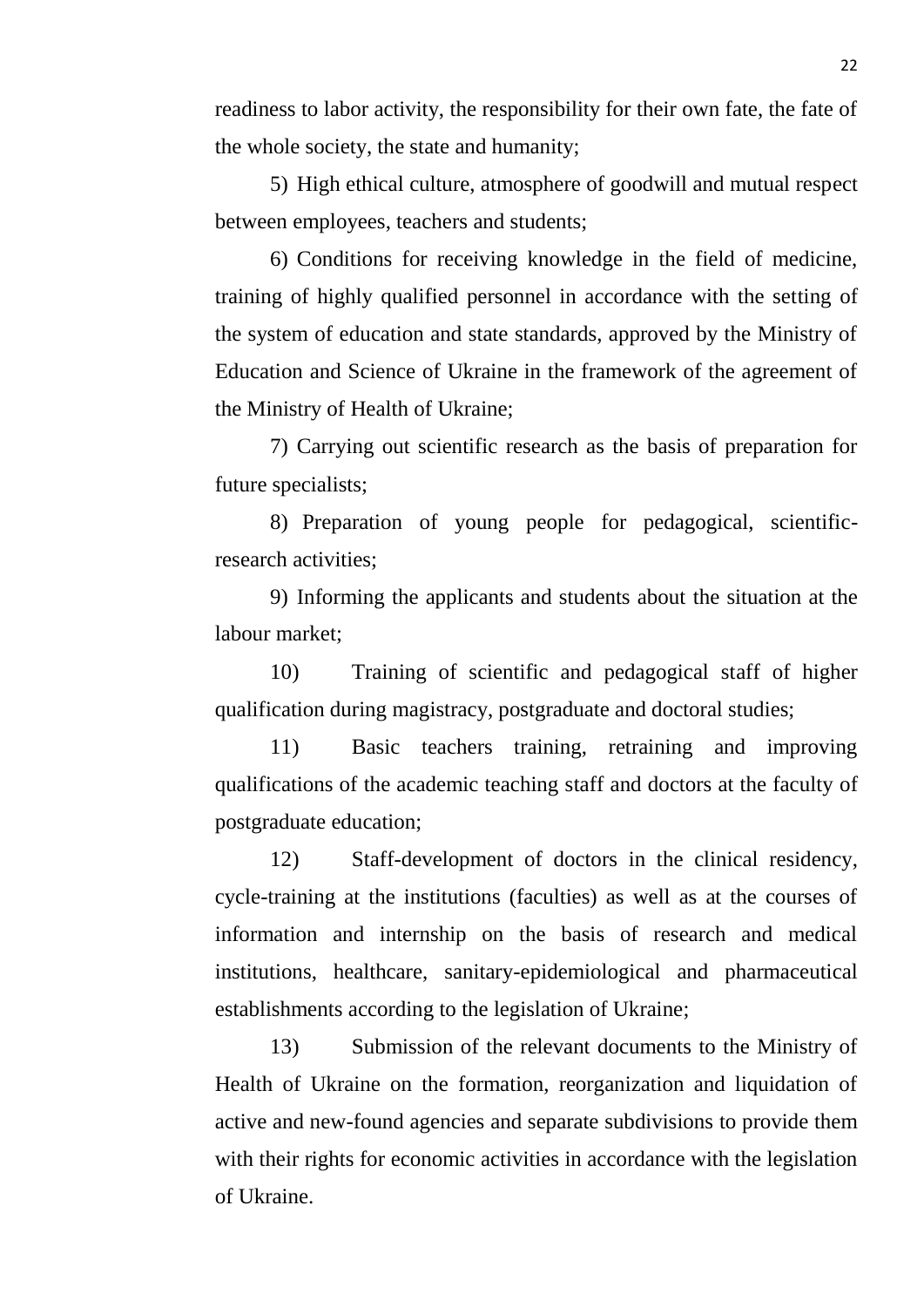6. Rights and duties of the teaching staff and students are determined in accordance with the law on the problems of higher education.

7. The representative of the staff interests is the trade committee of the University.

8. The individuals studying and working at the University are to follow current legislation, the Statute, Internal regulations and Dormitory rules to stimulate the promotion of the University authority.

## **V. THE RESPONSIBILITIES OF THE GOVERNING AUTHORITIES OF THE UNIVERSITY**

At the University the Supervision Board, the Academic Council, working and consultive bodies act.

1. For resolution of main issues the Academic Council of the University is formed. The Academic Council is formed for a period of five years.

The Academic Council of the University:

1) determines the strategy and perspective directions of development of educational, scientific and innovational activities of the University;

2) works out and gives the project of the Statute, the decisions about the changes and additions in it to the higher collegiate body of civil self-government;

3) adopts financial plan and annual financial report of the University;

4) defines the system and approves the procedures for the internal quality assurance of higher education;

5) makes a decision on the placement of own revenues in the territorial bodies of the central executive authority in the field of treasury service budget funds, or in banking institutions;

6) approves, upon the submission of the rector of the University, a decision on the formation, reorganization and liquidation of structural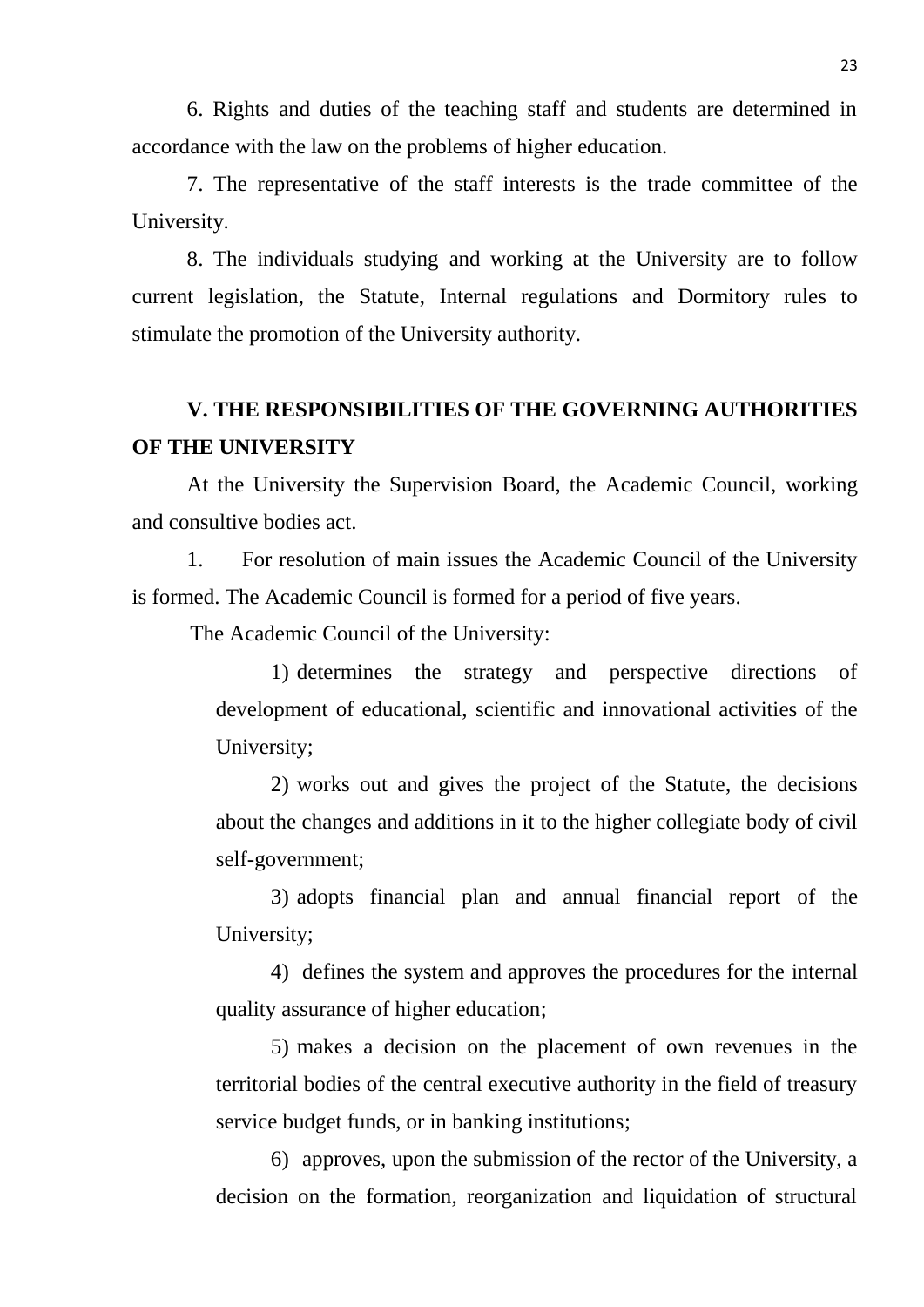subdivisions;

7) selects by secret ballot on positions of deans, heads of departments, professors and associate professors, head of the library, heads of affiliates;

8) adopts educational programs and curriculum for every level of higher education and specialty;

9) approves decisions about the organization of the educational process and defines the period of studying at corresponding levels;

10) approves the sample and making procedure of the University's own document about the higher education, regulations about the procedure and reasons for giving it to graduates as well as samples, making, procedure and causes for giving double and common diplomas to graduates;

11) approves the main directions of scientific research and innovational activities;

12) assesses scientific-pedagogical activities of structural subdivisions;

13) awards academic titles of professor, associate professor and senior researcher and gives the corresponding decision for adoption to the Attestation Board of the central executive body of power in the field of education and science;

14) makes final decisions as for recognition of foreign papers about higher education, academic degrees and titles while recruiting pedagogical, scientific, pedagogical-scientific and other staff and while enrolment of applicants for studying;

15) has a right to introduce the dismissal of the Rector of the University on the basis of circumstances provided by the legislation of Ukraine, this Statute, the contract. This introduction is considered by the higher collective body of the University's self-governing;

16) solves other problems of the University's activities according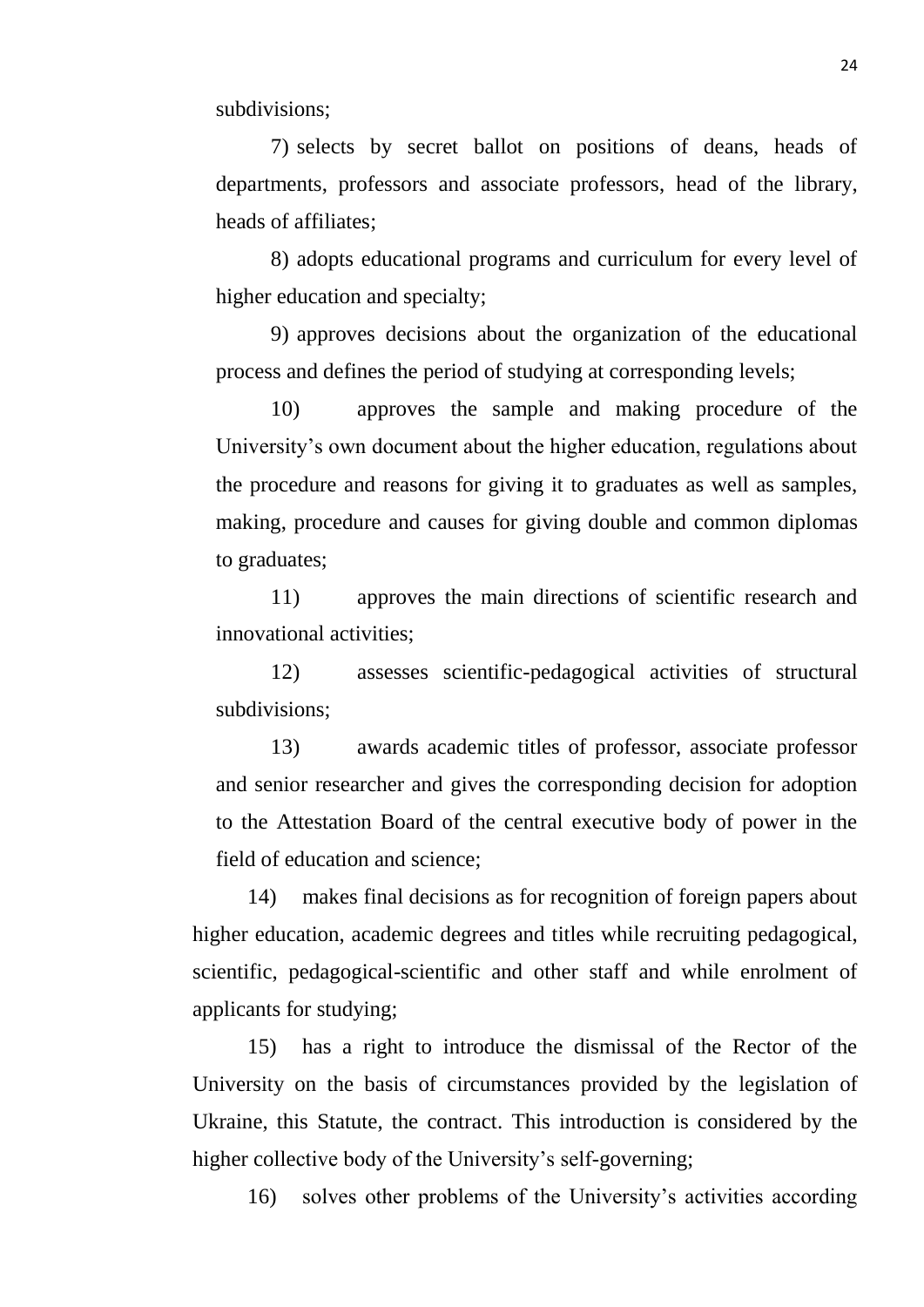to this Statute.

The University Academic Council is headed by its chairman who is elected by secret ballot among the members of the Academic Council who have academic degree or / and academic (honourable) title for the working period of the Academic Council.

The formation of the Academic Council of the University and the procedure for its election are carried out in accordance with the legislation of Ukraine and the quotas determined by this Statute.

No less than 75% of the total staff number of the Council should be represented by academic employees of the University, and no less than 10 should be elected representatives among the number of students who study at the university.

The formation of the Academic Council of the Faculty and the procedure for the election of the Chairman of the Academic Council of the Faculty are carried out in accordance with the legislation of Ukraine and Regulations on the Academic Council of the Faculty approved by the Rector.

The Department Academic Council is responsible for:

- 1) adoption of the main directions of research activities of the faculty;
- 2) recommendation to the University Academic Council about the election by secret ballot of a dean, head of the department, director, professor;
- 3) the elections of associate professors (according to the delegated power of the University Academic Council), senior teachers, teachers and assistants;
- 4) adoption of educational programs and academic curriculums;
- 5) solving the problems of the organization of the educational process at the faculty;
- 6) approval of the dean's and heads of the departments' reports according to the Department Regulations;
- 7) for important reasons the Department Academic Council may cancel its previous decisions.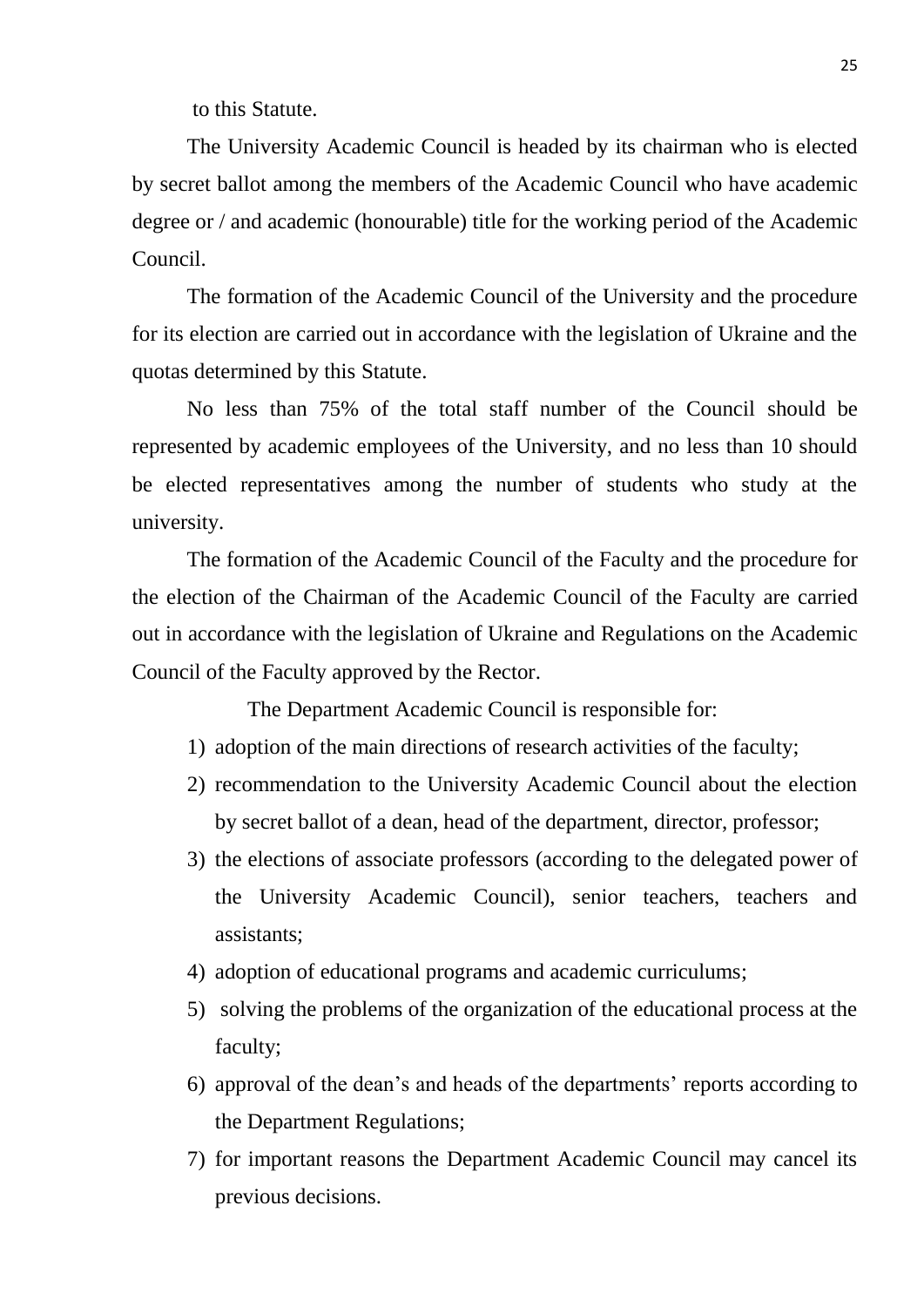The Department Council's decisions are submitted by the dean of the faculty.

The Department Council's decisions may be cancelled by the University Academic Council.

2. University Supervisory Board

A Supervisory Board is formed to supervise the management of the property of the University and the purpose of its creation at the University.

The Supervisory Board of the University promotes to solve the promising tasks of its development, attract financial resources to ensure its activities in the main areas of development and control their use, effective interaction of the University with state and local self-government bodies, scientific community, socio-political organizations and business entities for development and improvement of the quality of educational activity and competitiveness of the University, carries out public control over its activities, etc.

The members of the Supervisory Board have the right to participate in the conference of the University staff with a deliberative vote.

The Supervisory Board has the right to submit a presentation to the conference of the University staff the submission of the rector's withdrawal from the University on the basis provided by the law, this Statute, the contract.

The procedure of the formation of the Supervisory Board, the terms of its authority, the competence and the procedure of activity are determined by this Statute and the Regulations on the Supervisory Board of the University, approved by the Academic Council of the University. University staff cannot be members of the Supervisory Board.

3. Functioning and advisory bodies are formed to address the main issues of the University's activity, which act on the basis of this Statute and the Regulations approved by the Academic Council of the University.

The functioning bodies are: rector's office, dean's offices, admission board, whose powers are defined in the Regulations on their activities, which are approved by the rector of the University.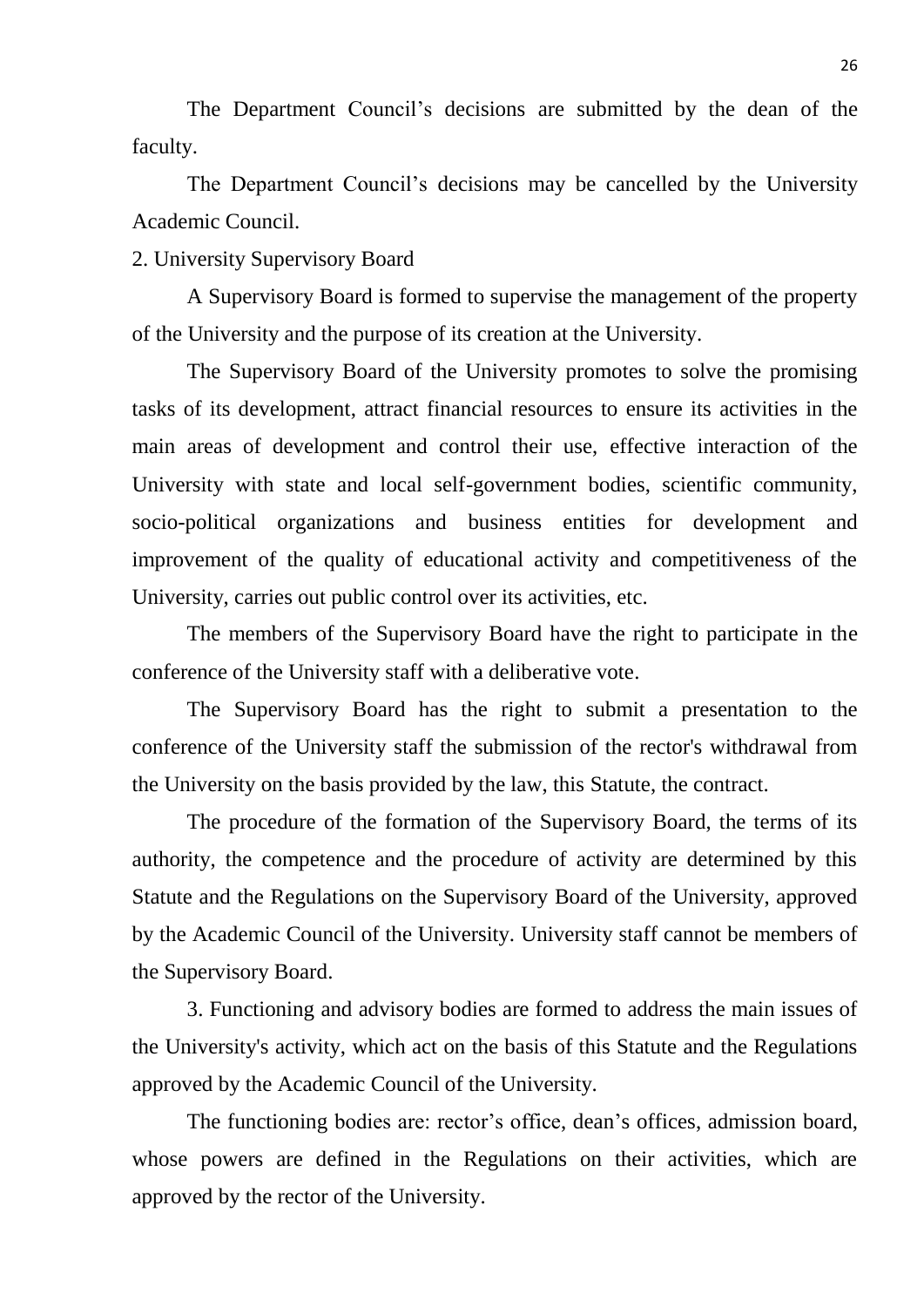4. Rector's office.

Rector's office is a functioning body which is formed to resolve the current issues of the University's activity.

Rector's office, which is approved by the rector, includes the vice-rectors, the chief accountant, the deans of faculties, the heads of educational and scientific institutes, the head of the primary trade union organization of the University, heads of structural divisions.

Rector's office acts on the basis of this Statute and the Regulations approved by the Academic Council of the University.

5. Admission board.

Admission board is a functioning body of management whose task is to form a contingent of students.

The staff, functions and activities of the admission board are regulated by: "Regulations on the admission board of a higher educational institution", "Conditions of admission to higher education institutions", "Rules of admission to the Donetsk National Medical University", the legislation of Ukraine, regulatory documents of the Ministry of Education and Science of Ukraine and the Ministry of Health of Ukraine.

The staff and operating plan of the admission board are approved by the rector who is its head. The term of office of the admission board is 1 year.

In accordance with the Conditions of admission to higher education institutions, the admission board submits for approval "Rules of admission to Donetsk National Medical University" to the Academic Council of the University.

Before the end of its term of office, the admission board reports annually on the results of its activities to the Academic Council of the University.

# **VI. THE RIGHTS AND DUTIES OF THE RECTOR OF THE UNIVERSITY**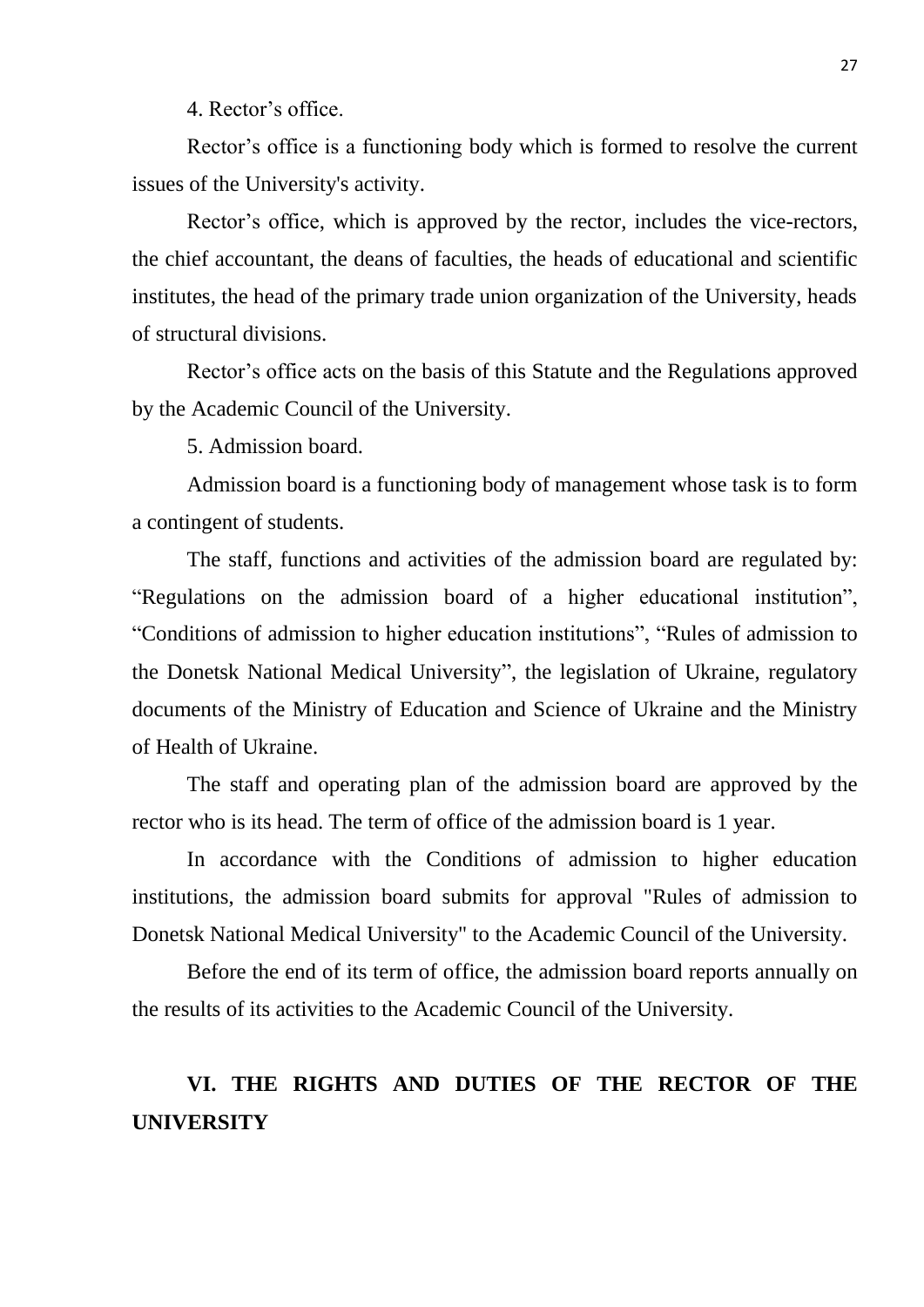1. The direct management of the University activities is carried out by the Rector who is appointed in accordance with the Law of Ukraine "On Higher Education".

His rights, duties and responsibility are defined by the legislation and the Statute of the University.

The Rector is a representative of the University in relations with state bodies, bodies of local self-government, legal entities and individuals and he acts without a power of attorney within the limits of the powers provided for the Law of Ukraine "On Higher Education" and the Statute of the University.

2. The Rector of the University in the limits of his power and in the framework of current legislation:

1) Resolves the issues relevant to the University activities, approves its structure and sends the schedule of positions and salaries to the Ministry of Health of Ukraine;

2) Represents the University in all institutions, enterprises and organizations both in Ukraine and abroad;

3) Arranges the licensing of majors and accreditation process;

4) Issues the decrees and instructions in all spheres of the University activity to be executed by all the employees and structural departments of the University;

5) Is a disposer of property and funds;

6) Conducts the income and expenditures estimate;

7) Confirms the resolutions of the University Council;

8) Renders the Statute of the University and amendments to it for approval to the Ministry of Health of Ukraine in accordance with current legislation;

9) Hires and dismisses the employees of the University, ensures the observance of the requirements of the Law of Ukraine "On Protection of Personal Data":

10) Approves the appointment and dismissal of vice-rectors for scientific and pedagogical work who are academic staff, chief accountant, head of the legal service with the Ministry of Health of Ukraine in accordance with the law;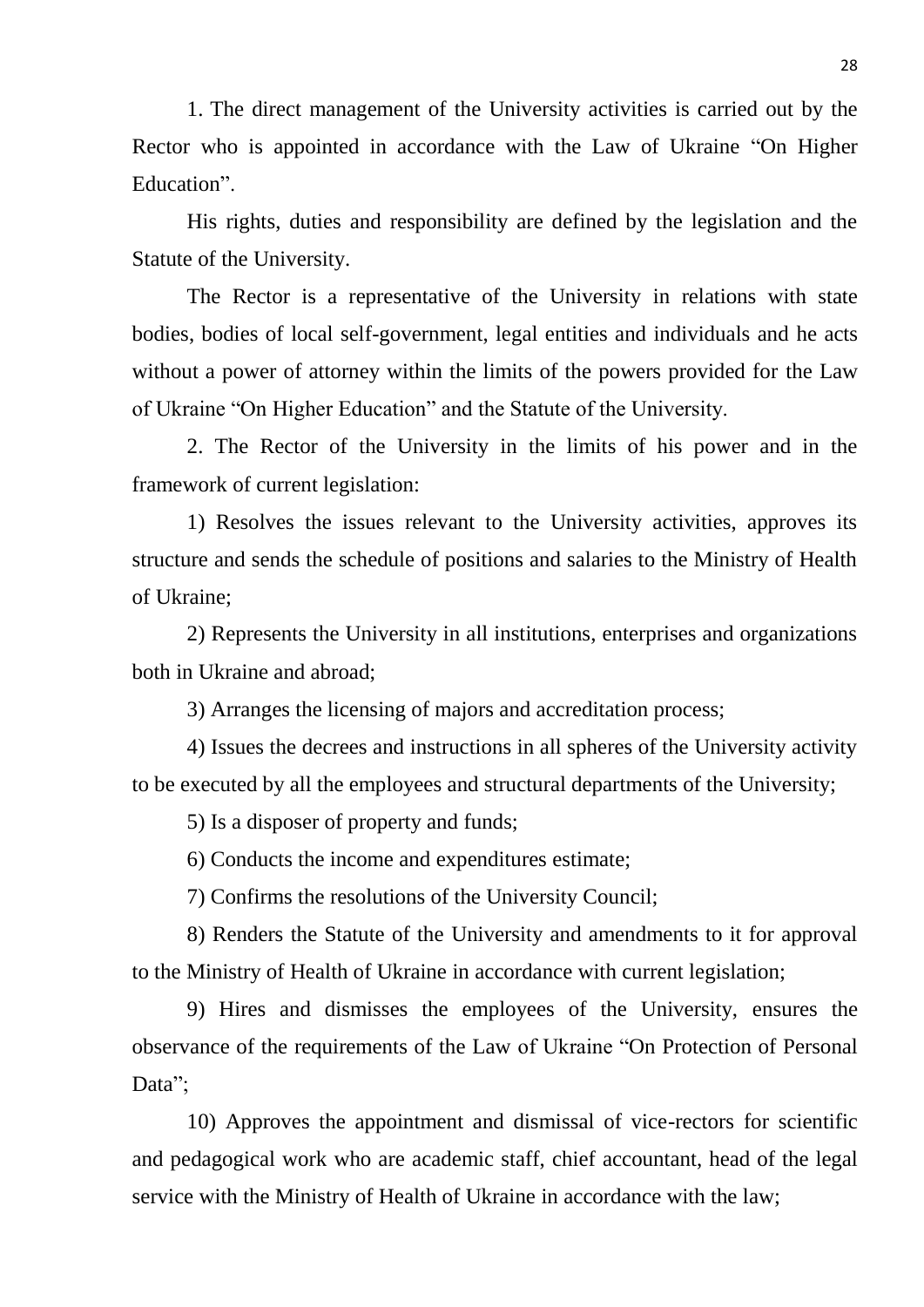11) Ensures labor protection, execution of legality and order;

12) Fixes the functions of the University staff;

13) Confirms admission regulations to the University in accordance with the Ministry of Health of Ukraine;

14) Forms the student body of the University;

15) Expels and reinstates the students of the University in accordance with the law;

16) Monitors the implementation of the curricula and academic programs;

17) Controls the observance of staff financial discipline by all the subsections;

18) Guarantees the confidentiality of official and state secrets;

19) Is responsible for the improvement and accomplishment of internal work regulations regarding the legality and efficiency of using budget funds, takes charge of the teaching staff workmanship, organization of academic and cultural activities, health and physical education, settles public services of the participants of the educational process and other employees of the University;

20) Along with trade committee gives the rules of internal labor regulations, collective agreement to the approved by the conference of the labor staff and thereafter signs them;

21) Is responsible for carrying on educational activity at the University, the results of financial and economic activities, the condition and safety of the buildings and other property;

22) Creates new labor bodies and determines their administrative powers for the resolution of main issues according to the Statute of the University;

23) Provides the requirements of anti-corruption legislation at the University;

24) Annually reports to the Ministry of Health of Ukraine or delegated authority and to the conference of the staff of the University and is responsible for announcing of the annual report about the activities on the official website of the University;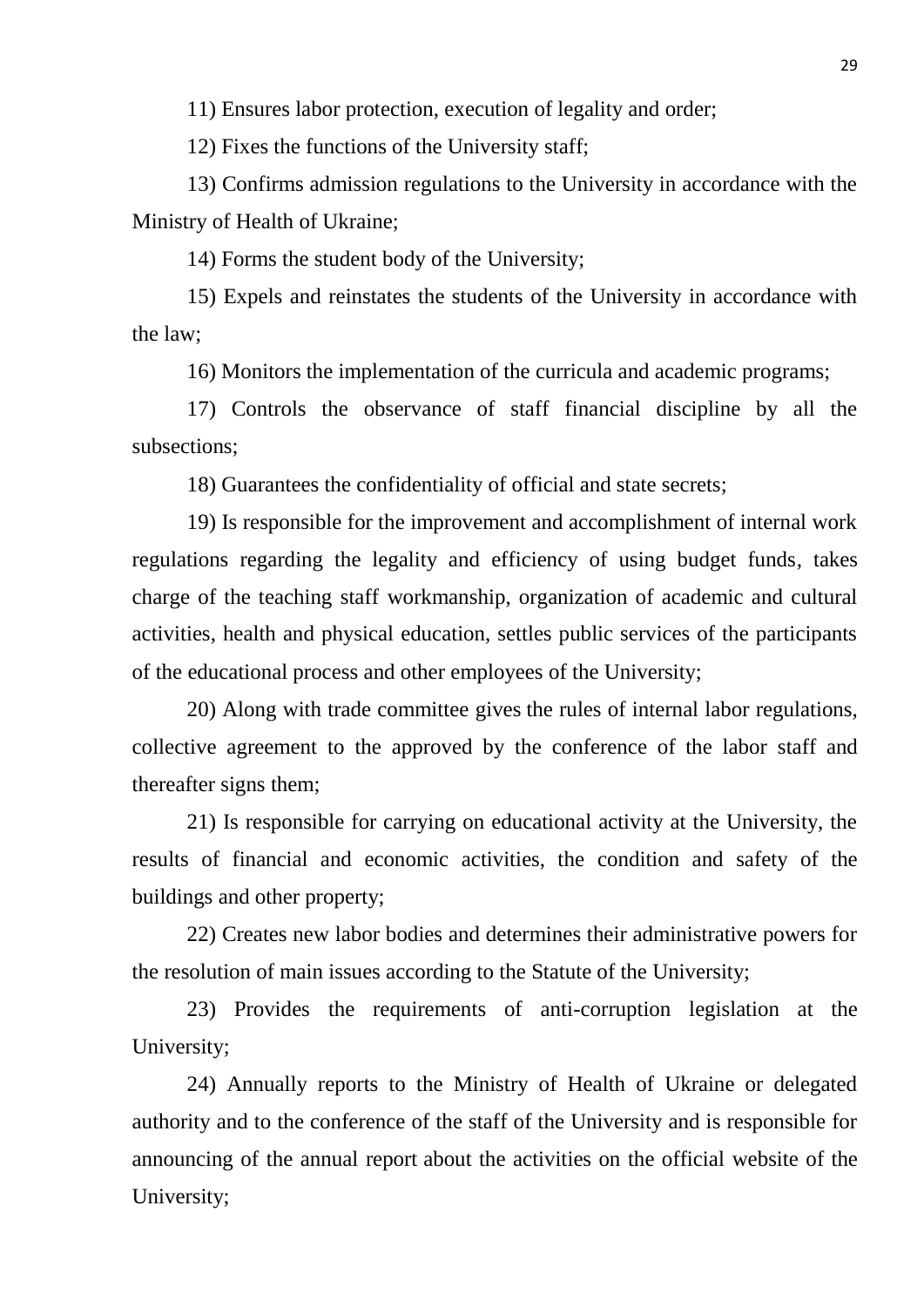25) Executes other powers in accordance with the Law of Ukraine and other acts of legislation, this Statute and the contract.

The Rector of the University is able to delegate some of the rights and duties to the vice-chancellors, deans, managers of structural departments according to the allocation of functional responsibilities among the responsible executives.

In case of retirement the Rector who occupied the post no less than for two terms has a right to be appointed to the post of chancellor of thr Rector of the Univerrsity on a public basis or at the expense of the University equal to the salary that he was paid before retirement in conformity with order set by current legislation.

#### **VII. THE BODIES OF PUBLIC SELF-GOVERNMENT**

The supreme collective authority of the University Public Self-Government is the Conference of the labor staff (then – the Conference) including elected representatives from the individuals who study at the University.

The total amount of the conference delegates and the amount of the delegates from each structural department of the University and the total amount of the individuals who study at the University are established in the following way: 1 delegate from 5 members of the teaching and scientific staff; 1 delegate from 20 members of other structural units and 1 delegate from 300 members who study at the University. With no less than 75 percent of the total amount of the delegates (members) of an elected body must be the academic and scientific staff who works on permanent basis and no less than 15 percent – elected representatives from the amount of the people who study at the University.

The conference delegates are elected at general meetings of the labor staff of the structural departments by open vote. The conference is convened at least once a year. The delegates' term of the conference delegates is three years. The conference organizing and holding are implemented by the University leaders together with the University local trade union committee.

The conference is considered to be constituent if two thirds of the general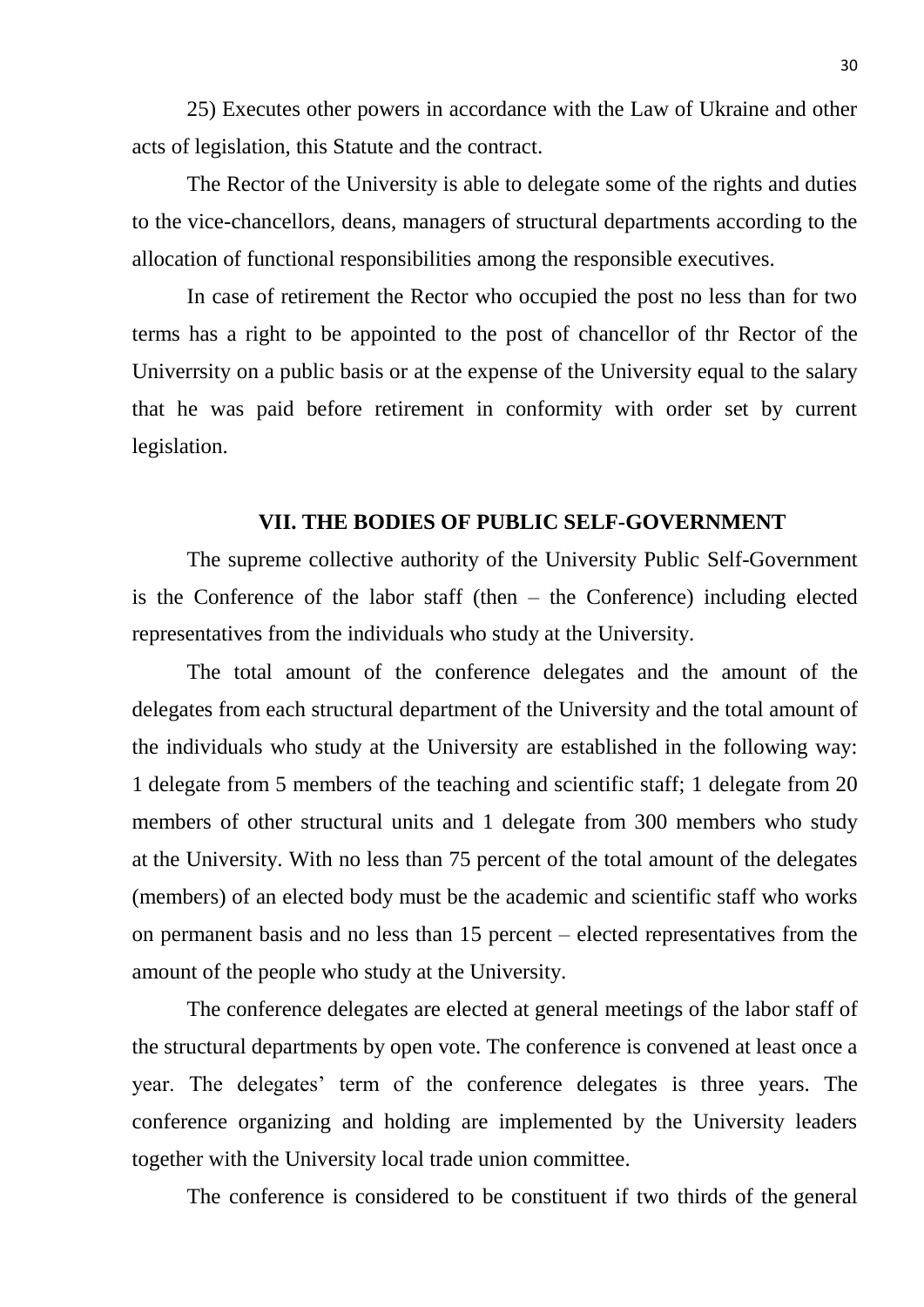number of the elected delegates are present at it.

The decision on the Rector of the University recalling is made only in case when more than two thirds of the presented delegates at the conference vote for it. The rest of the matters are decided by the simple majority of votes of presented delegates.

The Conference of the labor staff of the University:

1) Accepts the Statute of the University introduced by the University Academic Council and makes changes in it;

2) Annually considers the Rector's report and estimates his activity;

3) Organizes a disputes committee;

4) Examines the matters of early termination of the Rector's commissions by a reasoned submission of the Supervision Board or University Academic Council;

5) Accepts the rules of the internal regulations and the collective agreement;

6) Accepts the regulations of the bodies of Student Government;

7) Decide the other matters of the University activity.

2. The Body of Public Self-Government of the faculty is a meeting (conference) of the labor staff of the faculty including elected representatives from the individuals who study at the University. In the Body of Public Self-Government of the faculty there must be all members of the staff of the faculty and elected representatives from the individuals who study at the University. With no less than 75 percent of the total amount of the delegates (members) of an elected body must be the academic and scientific staff of the faculty and no less than 10 percent – elected representatives from the amount of the individuals who study at the University. The delegates for the conference of the labor staff are elected at general meetings of the labor staff of the faculty departments and at the student conference of the faculty.

The conference is convened at least once a year and the conference is considered to be constituent if two thirds of the general number of the elected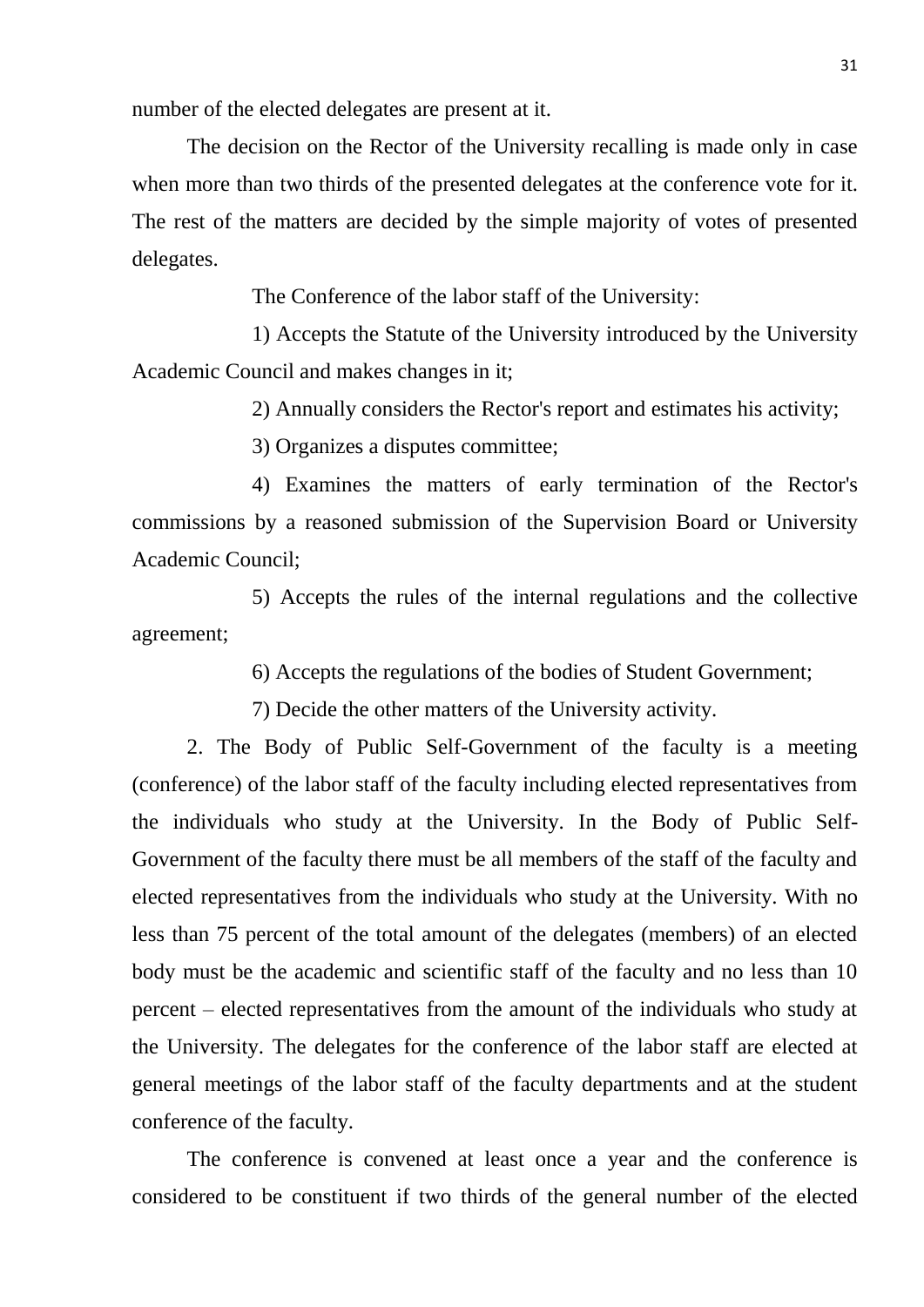delegates are present at it. The decision of the meeting of the labor staff of the faculty is taken by the majority of the votes.

The meetings of the labor staff of the faculty:

| 1)                  | Estimate the dean's activity;                     |
|---------------------|---------------------------------------------------|
| 2)                  | Approve the annual report of the department;      |
| 3)                  | Make the Rector's propositions as for the dean's  |
| recalling;          |                                                   |
| 4)                  | Elect the delegates to the Faculty Academic       |
| Council;            |                                                   |
| 5)                  | Elect the candidates to the University conference |
| of the labor staff; |                                                   |
| 6)                  | Elect the candidates to the University Academic   |
| Council;            |                                                   |
| 7)                  | Decide the other matters of the Faculty activity. |

3. At the University and its structural departments there is the Student Government that is an integral part of Public Self-Government.

The individuals studying at the University take part in the Student Government. All individuals who study at the University have an equal right to participate in the Student Government.

The Student Government provides the protection of the people's rights and interests who study at the University and their participation in the University administration.

The Student Government is carried out by the individuals who study at the University and through the bodies of the Student Government elected by secret ballot.

In their work the bodies of the Student Government are governed by the law, decisions of the specially authorized central executive body in the field of education and science and the relevant central executive body, under the jurisdiction of which there is the University, the Statute of the University and the Regulation about the Student Government.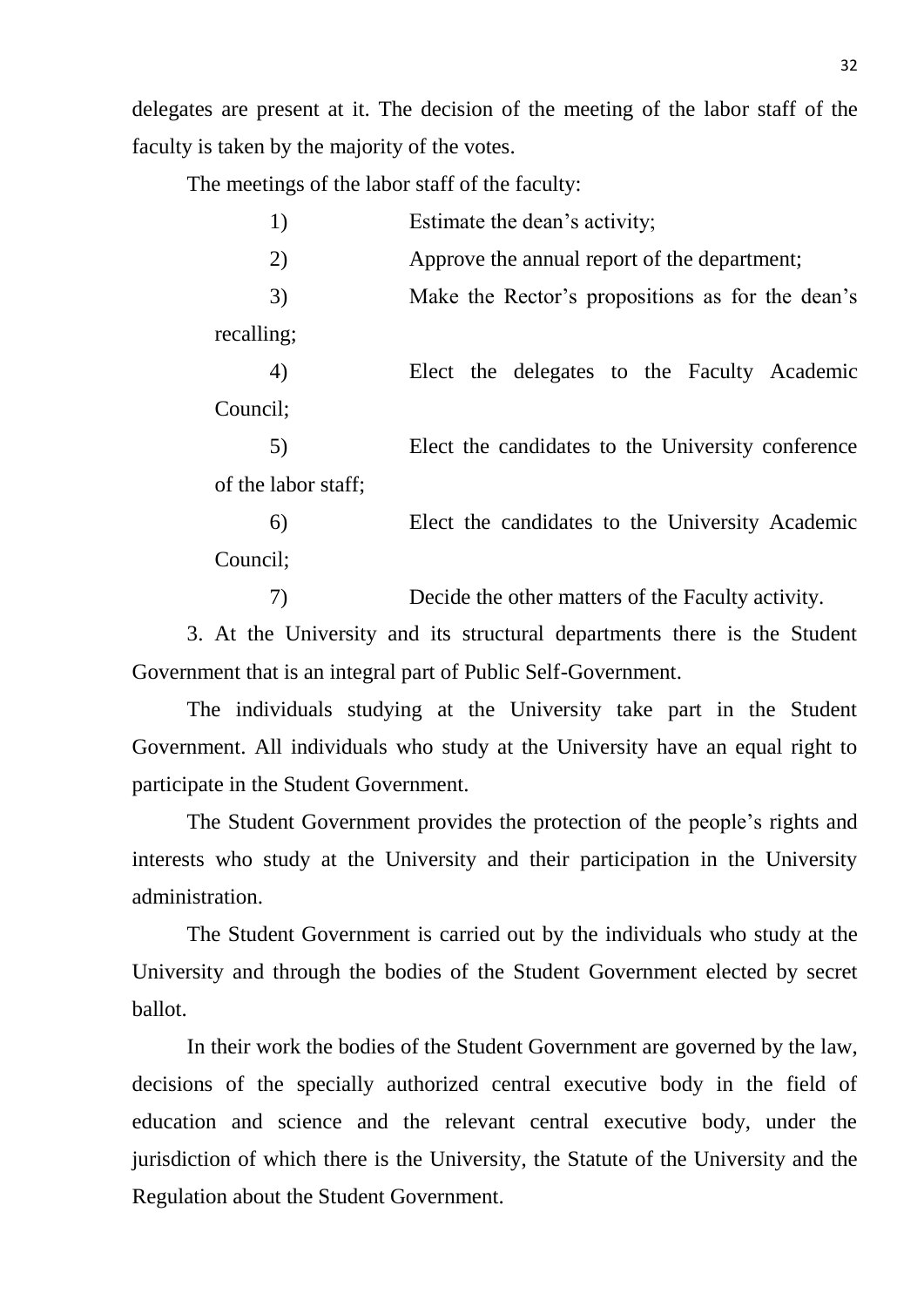The bodies of the Student Government:

1) adopt the acts regulating their organization and activity;

2) carry out organizing, scientific, cultural, sport, health promotion and other events;

3) assist in job placement for the graduating students of the University;

4) manage the funds and other properties on their balance sheets and bank accounts;

5) perform other functions that are recommended by the Law of Ukraine "On Higher Education" and the Regulation about the Student Government of the University.

In agreement with the body of the Student Government the following decisions are made in the University:

> 1) sending down the individuals who study at the University and their reinstating for studying;

> 2) transference of the individuals who study at the University by state order to studying on a fee-paying basis at the expense of individuals and legal entities;

> 3) transference of the people who study at the University on a fee-paying basis at the expense of individuals and legal entities to studying by state order;

> 4) appointment of the vice-dean, vice-rector who are responsible for their work with students;

> 5) settlement of the individuals who study at the University to the hostels and moving from them;

> 6) approval of the decisions on student campus and hostels for living of the individuals who study at the University;

The Student Government is carried out on the basis of a student group, faculty, hostel, the University as well as on the basis of the course, specialty,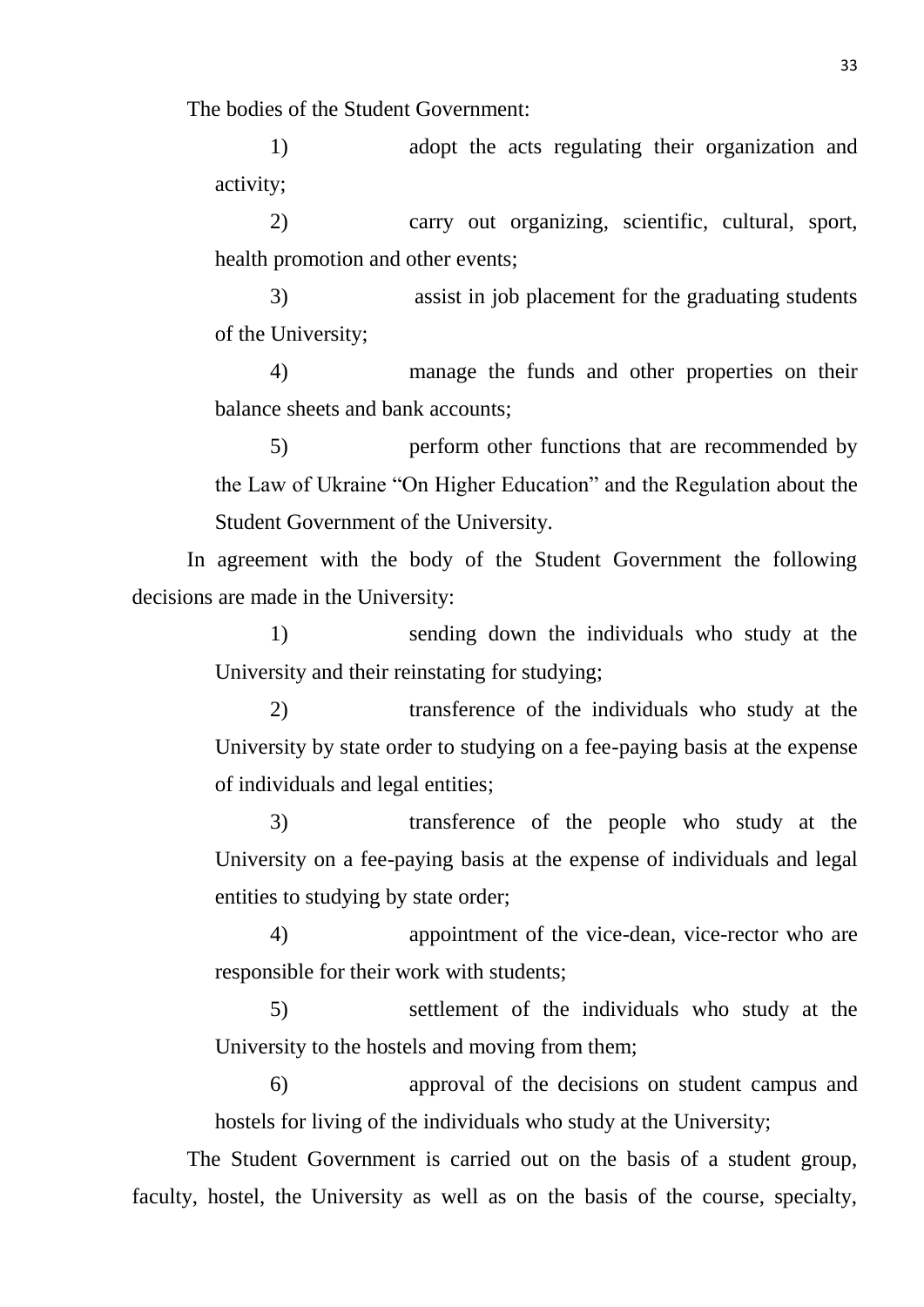student campus, structural units of the University.

The supreme body of the Student Government is a general meeting (conference) of the individuals who study at the University and those:

1) Approve the Regulation about the Student Government;

2) Elect executive bodies of the Student Government and consider their reports;

3) Define the structure, authority and the procedure for the election of the executive bodies of the Student Government;

The financial basis of the Student Government is the money appointed by the University Academic Council in the amount not less than 0.5 percent of the money of the special fund of the University. The funds of the bodies of the Student Government are directed to fulfill their tasks and powers. Not less than 30 percent of the money should be spent on support of the scientific activity of the individuals who study at the University.

The main tasks of the Student Government are:

1) Providing and protection of the students' rights and interests particularly as for the organizing the academic training.

2) Ensuring the fulfillment of their duties by the students of the University.

3) Facilitating the students' educational, scientific and creative activities.

4) Assisting in organizing the proper conditions for the students' habitation and rest.

5) Assisting in organizing and running the students' circles, associations and communities.

6) Organization of the cooperation with the students of other higher educational establishments and the youth organizations.

7) Assisting in job placement for the graduating students of the University.

8) Participation in the solution of the problems connected with the international students' exchange.

#### **VIII. THE MATERIAL AND FINANCIAL RESOURCES AND THE**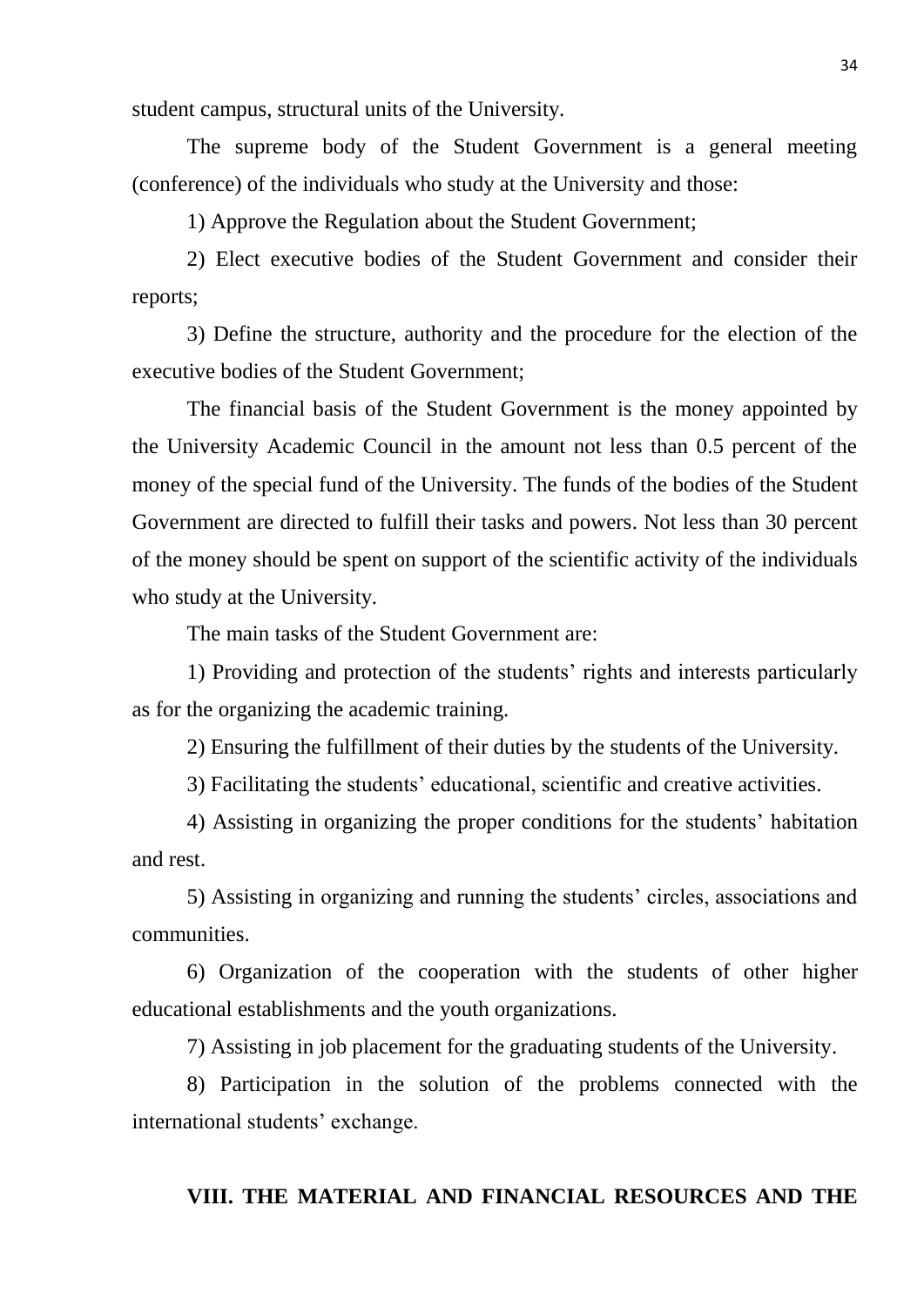#### **LEGAL STRUCTURE OF THE UNIVERSITY PROPERTY**

Provision for the activity stipulated by this Statute, buildings, constructions, land plots and other property is assigned to the University on the rights of day-today management.

The University property assigned to the University on the rights of day-today management can't be removed or transferred to any legal entities or individuals without consent of the Ministry of Health of Ukraine and the Conference of the University labor staff except for the cases stipulated by the legislation.

The property of the University cannot be the subject of pledge.

The property of the University is made up of fixed assets, other material assets the value of which is given in an independent balance sheet.

The University has the right to use the property assigned to it under the right of administrative operational management for the conduction of the economic activity, transfer it for lease and use in accordance with the legislation.

The University does not have the right to transfer the property belonging to it to other legal entities and individuals free of charge except for the cases stipulated by the law.

The University financing is supplied at the cost of state budgetary for the execution of the Statute activities of the University and at the expense of other sources which are not prohibited by the legislation with the observing of the principles of purposeful and effective use of funds, publicity and transparency in making decisions.

The other sources of financing are:

1) the payment for the services that are given by the University according to its main activity;

2) the incomings received as a result of additional (economic) activity;

3) the payment of leasing the University premises;

4) the incomings from the realization of the property (except for the immovable property) in the established order;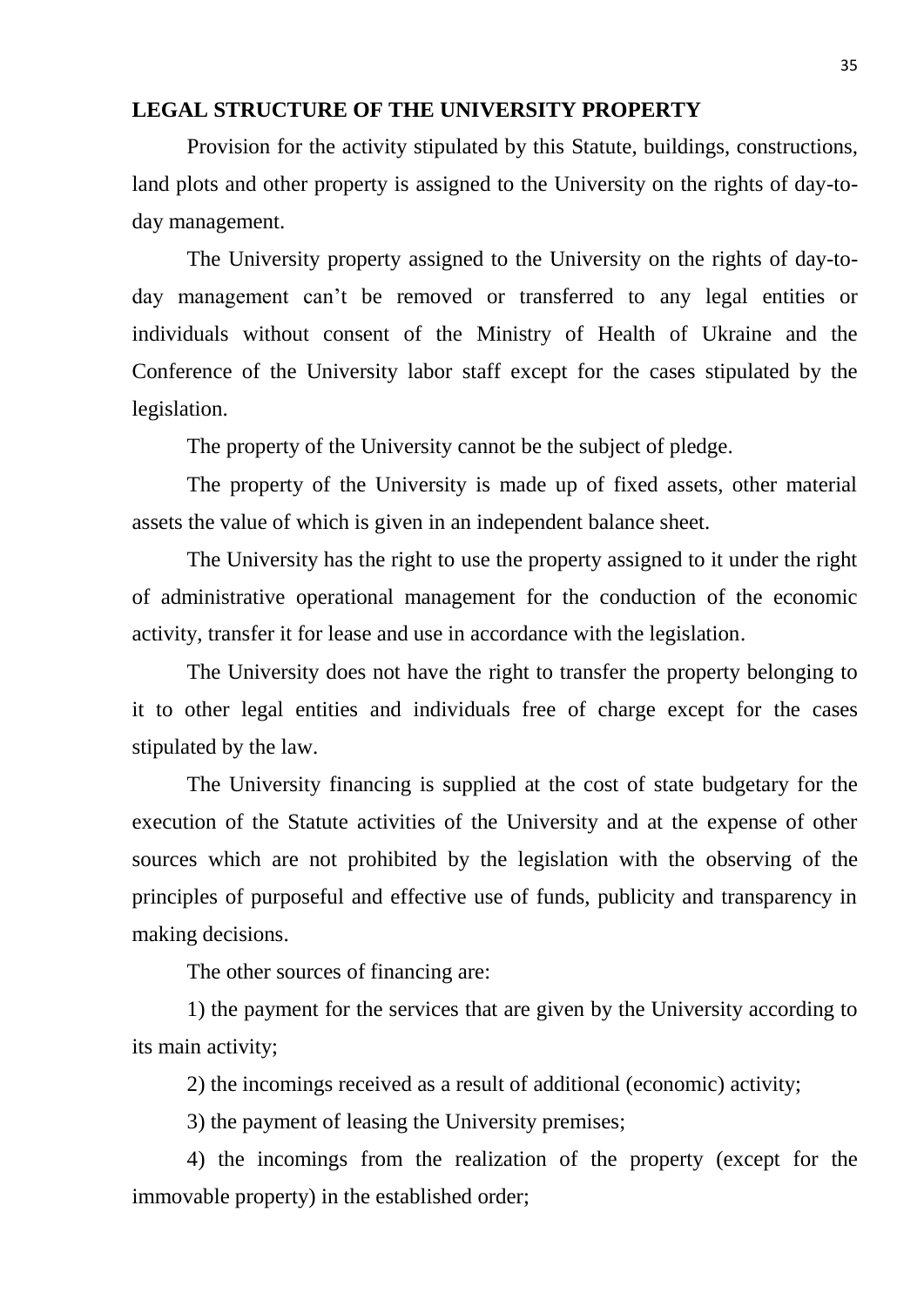5) charitable contributions, grants and presents;

6) the funds received from enterprises, organizations, individuals and other budget institutions for the implementation of goal activities including the measures alienation for public needs of land plots and other objects of immovable property situated on them which are privately owned by individuals or legal entities;

7) the funds received from placing of temporarily free budget funds for the provision of paid services on the deposits;

8) other sources that are not prohibited by the legislation.

The funds received by the University for training, retraining and advanced training of specialists, rendering of paid educational services cannot be withdrawn to the income of the state or local budgets.

The University has no right to distribute received funds or their parts from the rendering of paid services (profits) among the founders (participants), employees (except for the payment of their labor, accrual of single social contribution), members of management bodies and other people associated with them.

The amount of the payment for rendered services to Ukrainian citizens is appointed by the University in UAH Ukrainian – hryvnias according to the legislation.

The Chief Accountant exercises a constant control of the observation of the maintenance of accounting.

Labor payment at the University is carried out in accordance with the legislation about labor in Ukraine, the Law of Ukraine "On Higher Education", according to the schemes of official salaries and official rates established by the Cabinet of Ministers of Ukraine for municipal higher educational establishments and the contracts.

According to the Ukrainian legislation the university has the right to set corresponding salaries with bonus, scholarships and other incentive payments within the limits of the wage fund at the expense of the funds received from the State Budget of Ukraine and at its own expense.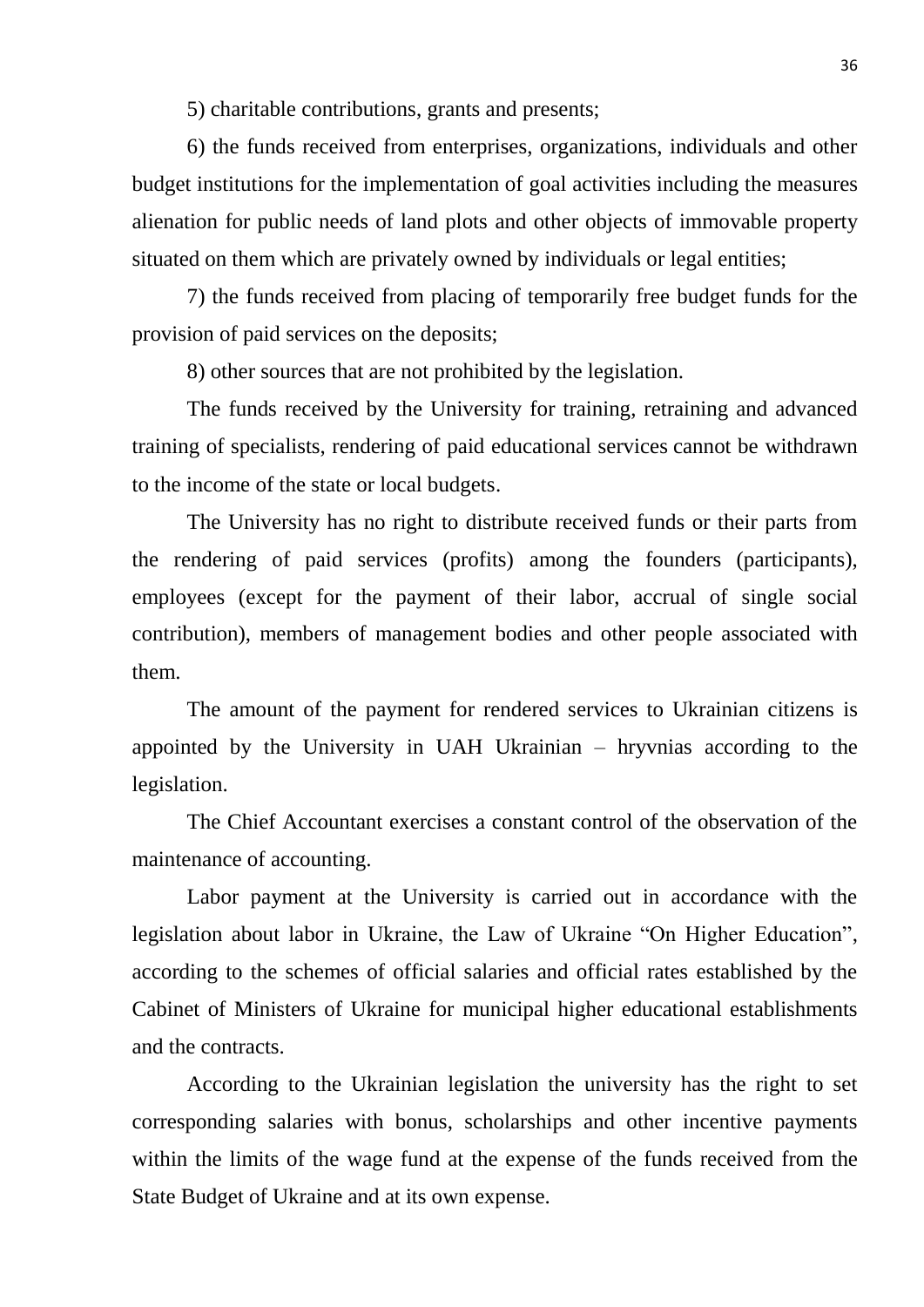The forms and systems of labor payment, conditions and indices of the bonus of the university employees, the procedure for setting the supplements for high achievements in their work or for the period of doing especially important works and the cancellation of salary increases, scholarships, surcharges for the staff for combining jobs, expansion of service areas, fulfilling the duties of temporarily absent employees is defined by a separate Statute approved by the Rector and in the framework of Collective agreement between the administration and the trade-union committee.

The funds, tangible and intangible assets which are received free of charge in the form of non-repayable financial assistance or voluntary donations of legal entities and individuals including non-residents, the University for the purpose of educational, scientific, educational, recreational, sports, cultural activities are not considered to be profits and they are not taxable.

The incomes (profits) or their part received by the University are not a subject to distribution among the founders (participants), members of the University, employees (except for the payment of their labor, accrual of single social contribution), members of management bodies and other people associated with them.

## **IX. PROCEDURES OF REPORTING AND MONITORING ON FINANCIAL AND ECONOMIC ACTIVITY**

1. The University, in accordance with the Budget Code of Ukraine, the Law of Ukraine "On accounting and financial reporting in Ukraine" and other legal acts, draws up approved forms of monthly, quarterly and annual reports and submits them to the Ministry of Health of Ukraine, bodies of the State Treasury Service of Ukraine, The State Fiscal Service of Ukraine, the State Statistics Committee, the Pension Fund of Ukraine, the Social Insurance Fund of Ukraine.

2. The University independently carries out operational, accounting and financial accounting of its work, maintains statistical reporting in accordance with the established norms, submits it in accordance with the established procedure to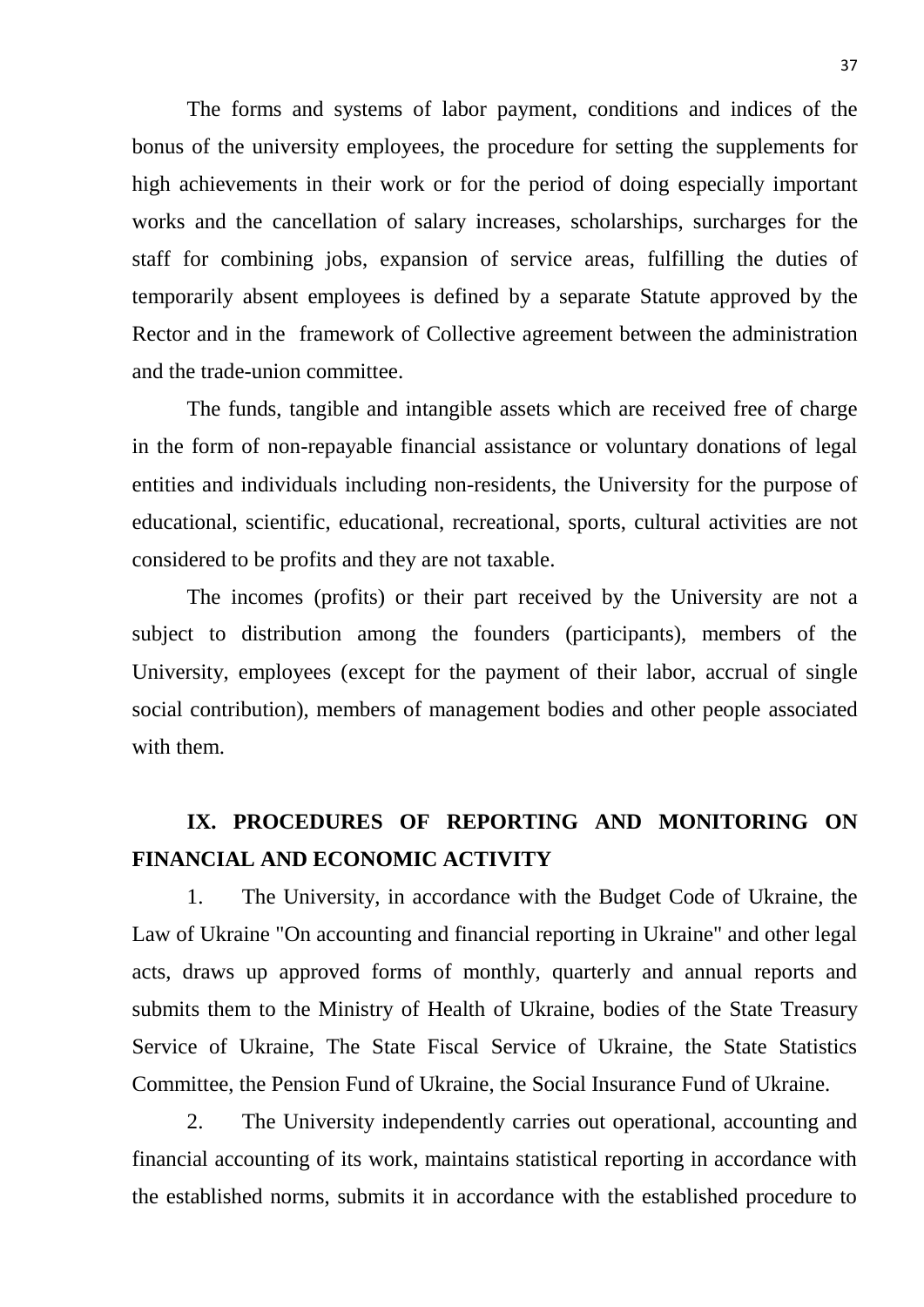the bodies to which the legislation of Ukraine gives the right to control the relevant areas of activity.

3. The state control over carrying out of financial and economic activity of the University is exercised out in accordance with the current legislation.

The Rector and the Chief Accountant of the University are personally responsible for the accuracy of accounting and statistical reporting.

4. Audit of the activity of the University is carried out in accordance with the law.

5. The University budget, its expenditures and income, the property of the University and the procedure for its use are subject to obligatory public discussion in the staff and the student body.

The University is obliged to publish on its official website:

1) The University budget for the current year and any changes thereto;

2) report on use and supply of funds;

3) information on tendering procedures;

4) the staff list for the current year.

The accounting and tax reporting is carried out by the relevant departments of the University in accordance with the law.

## **X. THE ORDER OF AMENDMENTS INTO THE UNIVERSITY STATUTE**

1. The Academic Council of the University develops and submits a draft of the University Statute to the conference of the University staff, as well as the decision on making amendments and additions to it.

2. Amendments to the Statute shall be approved and agreed in the same manner as the Statute itself.

3. This Statute shall enter into force upon its state registration in accordance with the legislation of Ukraine.